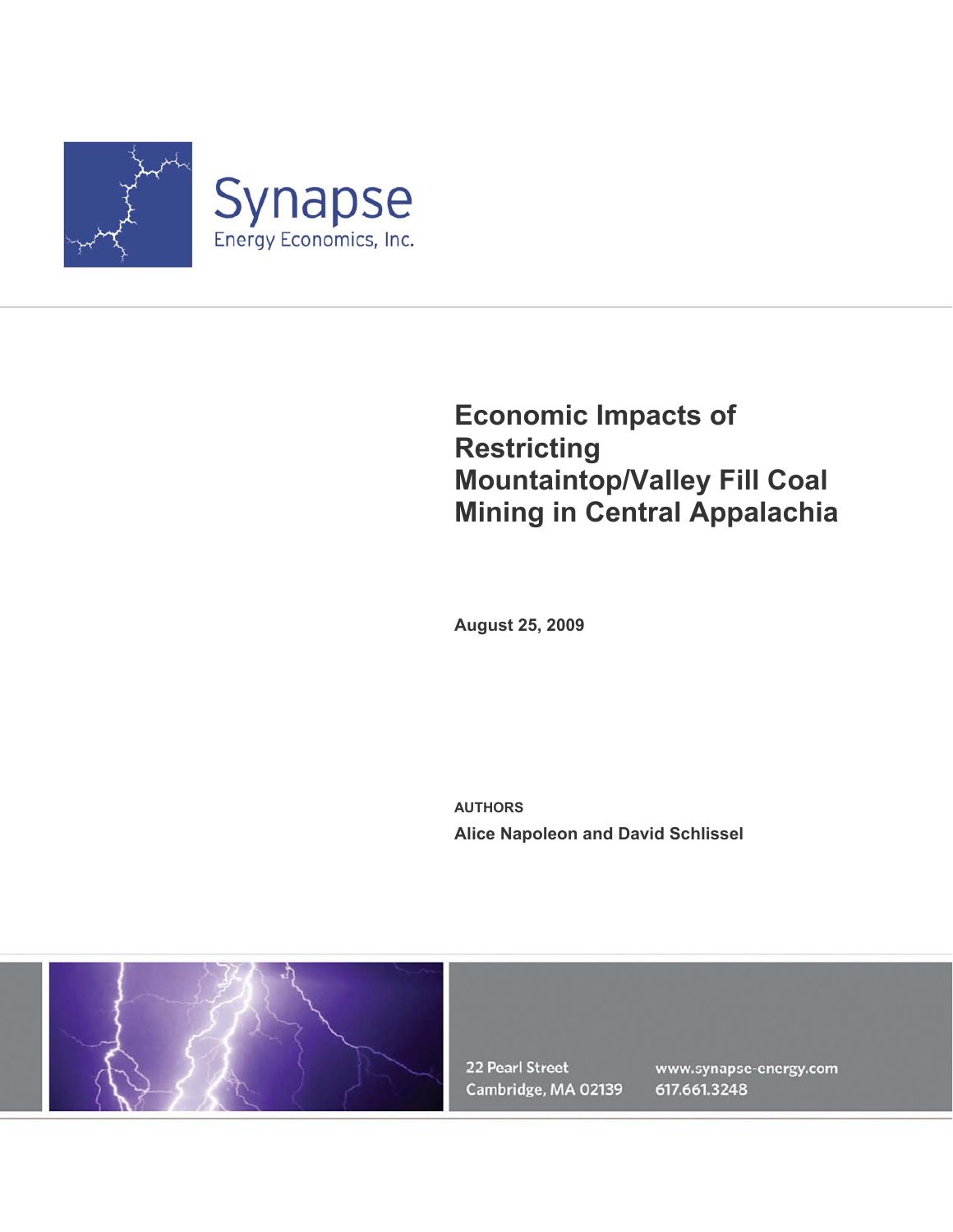# **Table of Contents**

| 1.             |                                                                            |    |
|----------------|----------------------------------------------------------------------------|----|
| 2 <sub>1</sub> | <b>IMPACTS OF REGULATION OF CARBON DIOXIDE ON THE DEMAND FOR</b>           |    |
| 3.             | ELECTRICITY MARKET IMPACTS FROM RESTRICTING SURFACE MINING IN              |    |
|                |                                                                            |    |
|                |                                                                            |    |
|                | <b>Regulated Markets</b>                                                   | 9  |
|                | <b>Deregulated Markets</b>                                                 | 10 |
|                | $P$ .JM                                                                    | 11 |
|                | <b>ISO New England</b>                                                     | 11 |
|                | New York ISO                                                               | 12 |
|                | ALTERNATIVES TO BURNING APPALACHIAN MOUNTAINTOP/VALLEY FILL-MINED COAL  12 |    |
|                | <b>Energy Efficiency and Renewable Resources</b>                           | 12 |
|                | Central Appalachian Coal from Underground Mines                            | 13 |
|                | <b>Other Coal Producing Regions</b>                                        | 19 |
| 4              | MACROECONOMIC IMPACTS OF RESTRICTING MOUNTAINTOP/VALLEY FILL               |    |
| 5.             |                                                                            |    |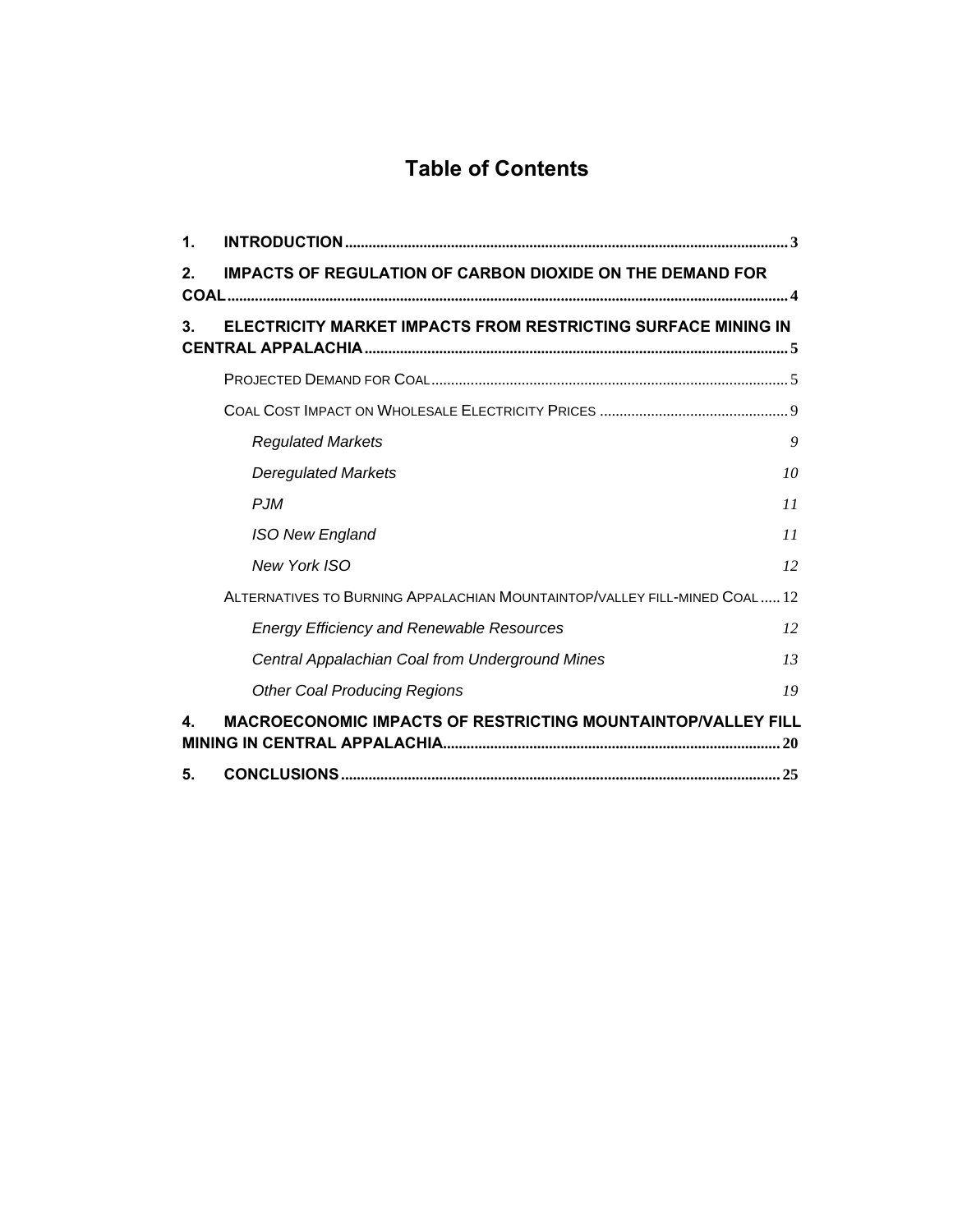# **1. Introduction**

This report focuses on the potential economic impacts of restrictions on mountaintop/valley fill coal mining in Central Appalachia, consistent with the subject of the 2003 draft Environmental Impact Statement (EIS).<sup>1</sup> While this issue has been examined previously in the draft EIS and elsewhere, prevailing economic conditions have changed dramatically over the course of the decade. A number of trends are affecting and will continue to affect the outlook for coal in general, including lower than previously expected natural gas prices, high risk associated with investments in new coal-fired power plants, expanded investments for energy efficiency and renewable resources, and federal regulation of greenhouse gas emissions.

This report does not seek to evaluate the costs and benefits of coal or of coal mining in general. As a starting point, this report recognizes that the nation obtains a large portion of its energy supply from coal, and that shifting to other energy sources will take time. Rather, it explores how electricity markets and regional economies would be affected by restrictions on a specific type of coal mining—mountaintop/valley fill mining. We find that alternative sources of electricity and alternative sources of coal are economic and available for serving electric load in the East. In the short run, a decrease in coal production in Central Appalachia will lead to an increase in mining elsewhere. However, all sources of coal are facing a decline in the demand for coal in the coming months and years. For these and other reasons, we expect that the impact on regional electricity markets is likely to be relatively small, although modeling is needed to pinpoint the magnitude of these impacts.

The net effect of restrictions on mountaintop removal on the Central Appalachian economy is uncertain, but a growing body of evidence suggests that the region's dependence on coal for jobs has not proved a boon. Economic diversification in Central Appalachia would promote a healthier, more stable economy. Research continues to shed more light on the economic and health costs of coal mining.

This study does not attempt to conduct a full accounting of the costs and benefits of mountaintop/valley fill coal mining techniques in Central Appalachia. Instead, this report seeks to identify costs and benefits that should be analyzed or reanalyzed in the context of the current economic and political reality facing the coal industry, and the communities dependant on coal mining employment. These realities suggest, however, that allowing the continued extraction of coal

 While mountaintop removal has been the focus of previous research, we consider all surface mining methods consistent with data availability from EIA and because, to varying degrees, all of the surface methods have large amounts of overburden that is frequently disposed of in valleys and waterways.

 $\overline{a}$ 1

The emphasis on mountaintop/valley fill mining should not be construed to mean that other mining techniques are socially desirable or have positive net economic benefits when climate change impacts, damage to water resources, worker health costs, air emissions from coal mining and combustion, foregone alternative land uses, among other costs, are considered. We have not assessed the costs and benefits of other mining techniques.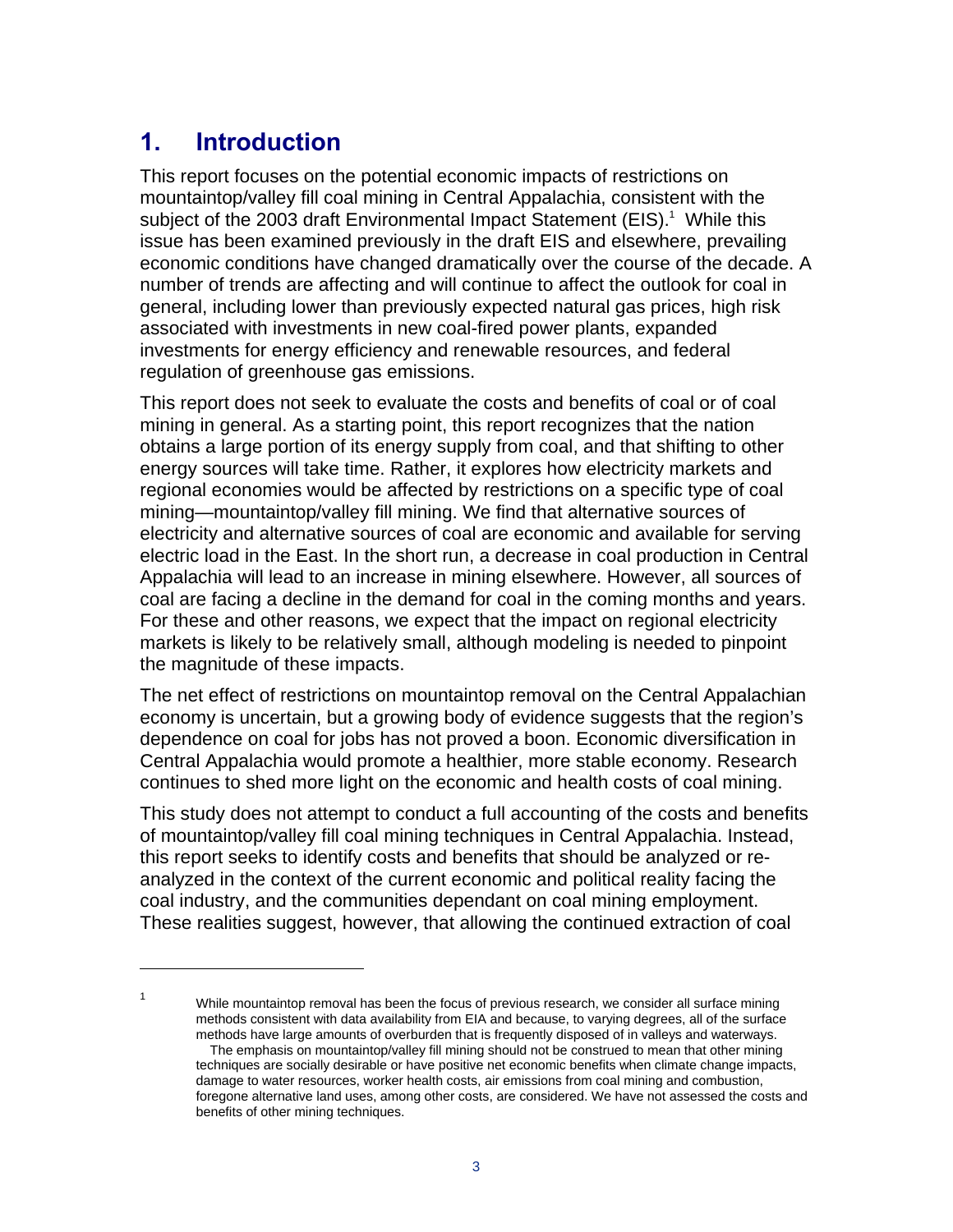using extremely environmentally-destructive mining techniques would be highly inconsistent with the Obama administration's stated policy of reducing greenhouse gas emissions and would be unwise given impending carbon regulations.

## **2. Impacts of Regulation of Carbon Dioxide on the Demand for Coal**

A comprehensive system for federal regulation of carbon dioxide  $(CO<sub>2</sub>)$  and other greenhouse gas emissions is inevitable, and it is generally expected that steep emissions reductions will be required over the coming decades. There are two likely avenues for this federal regulation of greenhouse gases. Congress could pass legislation, or the U.S. Environmental Protection Agency could adopt regulations to limit greenhouse gas emissions. Both paths are currently under active consideration.

Leaders in both the House and Senate are pursuing plans for aggressive legislative action on climate change during this session. To date, the most substantive legislative proposal is the Waxman-Markey bill that was recently approved by the House of Representatives. This bill would mandate the following greenhouse gas reduction targets:

- 2020 83 percent of 2005 emission levels
- 2050 17 percent of 2005 emission levels

 $\overline{a}$ 

While Congress debates climate change legislation, the EPA is poised to take the next step towards regulating greenhouse gases (GHG) under the Clean Air Act. In 2007, the U.S. Supreme Court determined that carbon dioxide is an "air pollutant" under the Clean Air Act, and that EPA has the authority to regulate it.<sup>2</sup> The EPA has now circulated its draft finding, for public comment, that greenhouse gas emissions endanger public health and welfare. $3$  The EPA recently indicated that permits for new and modified power plants could set limits on GHG emissions as soon as March 2010, based on EPA's pending rule on vehicular GHG emissions that defines these gases as regulated under the Clean Air Act.<sup>4</sup> The Obama Administration has stated its preference for a legislative solution to addressing climate change; however, EPA's regulatory authority provides an alternate option should Congress fail to act.

3 "White House begins review of EPA endangerment proposal," Greenwire, March 23, 2009.

 $\mathfrak{p}$  In this case, Massachusetts and 11 other states sued the US EPA for failing to regulate greenhouse gas emissions from the transportation sector. The Court found that EPA has the authority and the obligation to regulation greenhouse gas emissions. The court found that EPA's refusal to do so or to provide a reasonable explanation of why it could not regulate was arbitrary, capricious and otherwise not in accordance with law. The Supreme Court also found that the "harms associated with climate change are serious and well recognized."

<sup>4</sup> "EPA Vehicle Rule to Trigger Stationary Source GHG Limits," CantorCO2e, August 25, 2009.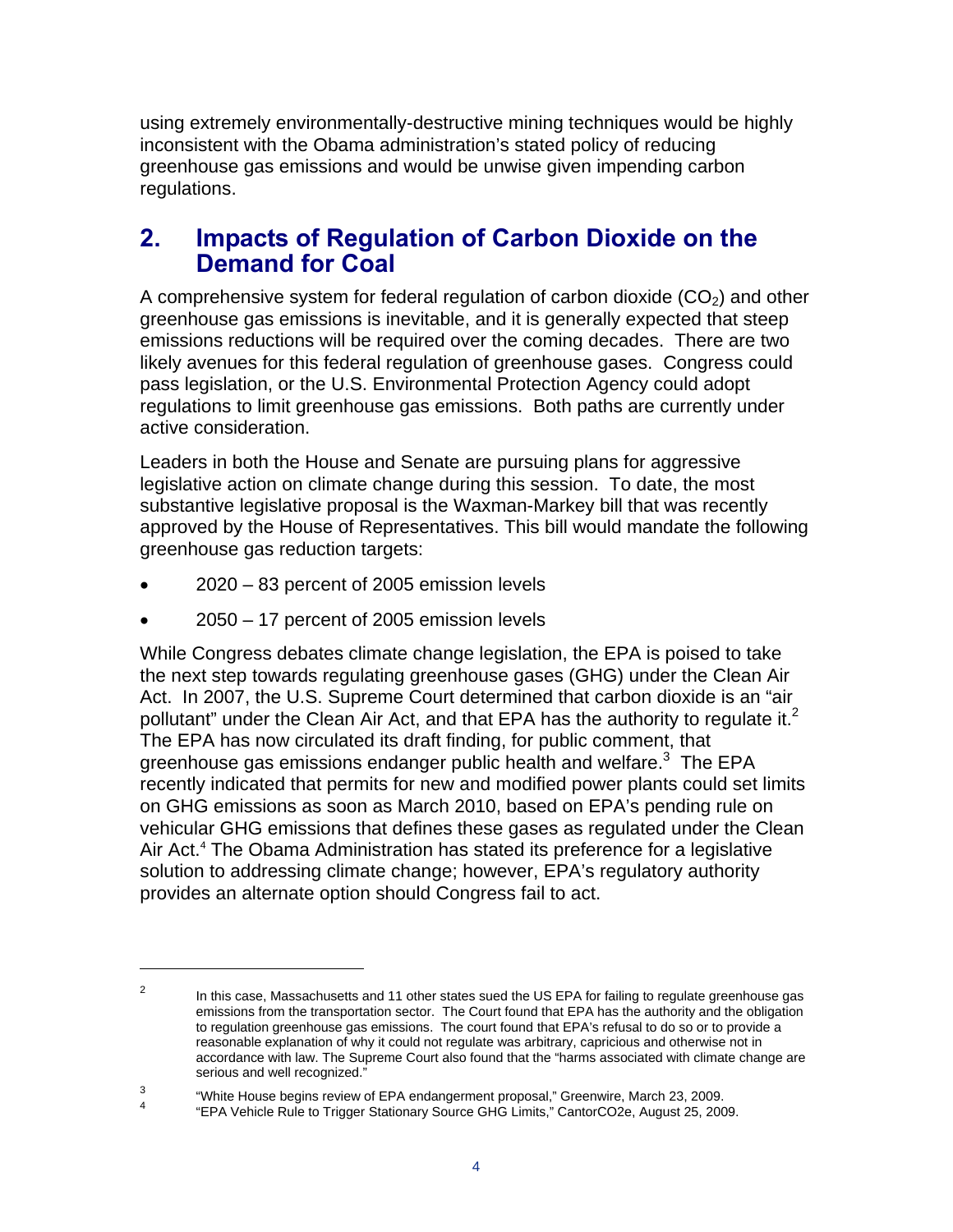The Obama Administration indicated in its recently released Federal budget that it would seek to establish a cap-and-trade system to reduce greenhouse gas emissions to 14 percent below 2005 levels by 2020 and to 83 percent below 2005 levels by 2050. These levels are comparable to the reductions that would be mandated under the Waxman-Markey bill passed by the House of Representatives.

It is reasonable to expect that these reductions in allowed  $CO<sub>2</sub>$  emissions will lead to reduced burning of coal, the most carbon intensive fuel, absent development of carbon capture and sequestration technology as a "silver bullet" that could allow the continued burning of coal at or near current levels. For example, a study of the Waxman-Markey bill for the National Mining Association reported that even under a set of "optimistic" assumptions that minimized the impact of the Waxman-Markey bill on the coal industry, the use of coal would decline by more than 10-15 percent from today's coal use by 2030; under a more "pessimistic" set of assumptions, the use of coal would decline to less than 25 percent of today's levels by 2030.<sup>5</sup>

## **3. Electricity Market Impacts from Restricting Surface Mining in Central Appalachia**

There is no evidence that eliminating surface-mining of Central Appalachian coal will cause the lights to go out or electricity prices to significantly increase in the east. In fact:

- the demand for coal for electricity generation is likely to decrease in the short and long run, and
- there are economically attractive alternatives to burning Appalachian mountain top/valley fill mined coal for electricity supply.

## **Projected Demand for Coal**

The demand for coal for electricity generation is likely to decrease in both the short and long run. In the short term, because gas prices are low, gas-fired generating units are being run more frequently and are displacing coal-fired plants, especially in the southeast. As reported in a Market Commentary in *Coal & Energy Price Report*:

"It's clear what people are doing. They are basically turning off coalfired stations and running combined cycle turbine units because gas is so cheap, and they don't need coal stations to run better than 50-60 percent, so they are turning the whole thing off."6

<sup>5</sup> http://www.nma.org/pdf/062409\_2454.pdf.

<sup>6</sup> *Coal & Energy Price Report*, Volume 11, No. 106, June 2, 2009.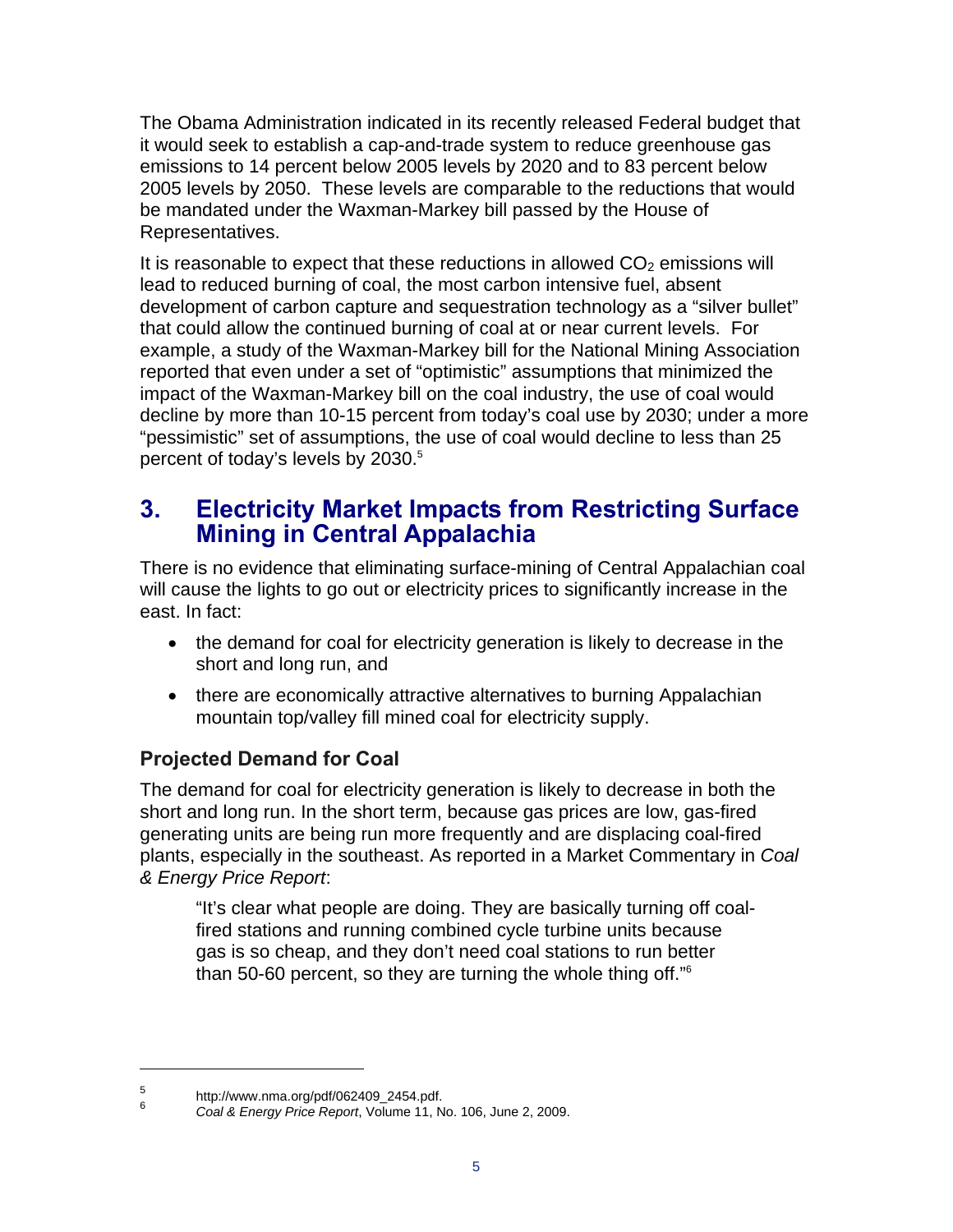The same June 2009 Market Commentary also quoted an unnamed source as believing that the displacement of coal by gas has been greater than many in the industry believe:

"It's replacing coal," the source said. "These utilities must be doing it every which way but Sunday. No one will confirm it. No one will quantify it."

The U.S. Department of Energy has agreed:

Over the last year, the price of natural gas delivered to electric generators has fallen dramatically. Current natural gas prices now present increased potential for displacing coal-fired electricity generation with natural gas-fired generation.<sup>7</sup>

This displacement of coal plants by gas-fired units can be expected to continue because gas prices are projected to remain reasonably low for the foreseeable future. Indeed, a growing number of utilities and forecasts have noted a structural change in the natural gas markets over the last year. For example, Entergy Louisiana, in announcing that it was suspending construction of a new coal-fired power plant, explained in some detail the structural changes in the natural gas market that had led to the expectation that future gas prices would be much lower than previously anticipated:

Until very recently, natural gas prices were expected to increase substantially in future years. For the decade prior to 2000, natural gas prices averaged below \$3.00/mmBtu (2006\$). From 2000 through May 2007, prices increased to an average of about \$6.00/mmBtu (2006\$). This rise in prices reflected increasing natural gas demand, primarily in the power sector, and increasingly tighter supplies. The upward trend in natural gas prices continued into the summer of 2008 when Henry Hub prices reached a high of \$131.32/mmBtu (nominal). The decline in natural gas prices since the summer of 2008 reflects, in part, a reduction in demand resulting from the downturn in the U.S. economy.

\* \* \* \*

However, the decline also reflects other factors, which have implications for long-term gas prices. During 2008, there occurred a seismic shift in the North American gas market. "Non-conventional gas" – so called because it involves the extraction of gas sources that previously were non-economic or technically difficult to extract – emerged as an economic source of long-term supply. While the existence of non-conventional natural gas deposits within North America was well established prior to this time, the ability to extract

*The Implications of Lower Natural Gas Prices for the Electric Generation Mix in the Southeast*, U.S. Energy Information Administration, May 2009. Available at www.eia.doe.gov.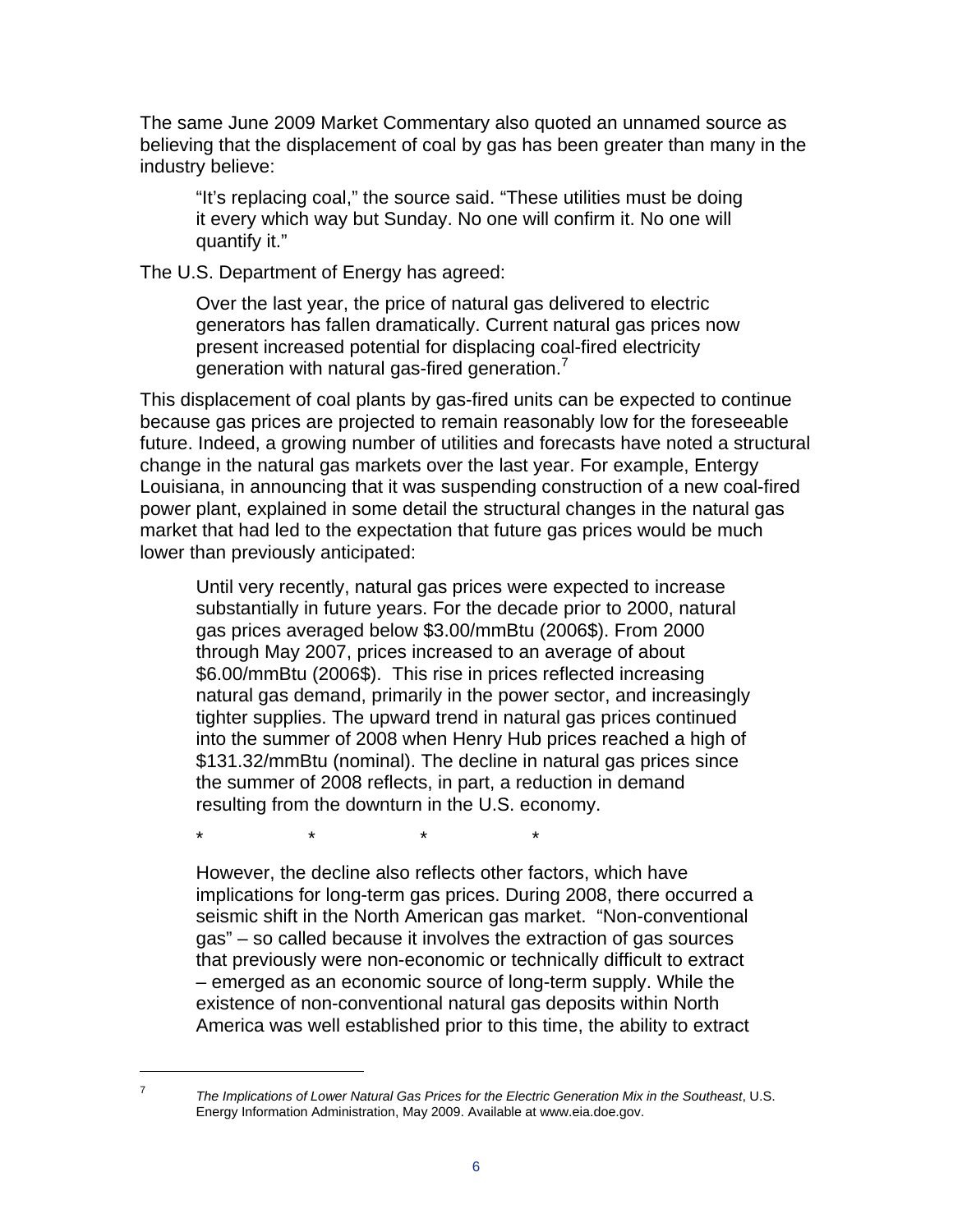supplies economically in large volumes was not. The recent success of non-conventional gas exploration techniques (e.g., fracturing, horizontal drilling) has altered the supply-side fundamentals such that there now exists an expectation of much greater supplies of economically priced natural gas in the longrun….

\* \* \* \*

Of course, it should be noted that it is not possible to predict natural gas prices with any degree of certainty, and [Entergy Louisiana] cannot know whether gas prices may rise again. Rather, based upon the best available information today, it appears that gas prices will not reach previous levels for a sustained period of time because of the newly discovered ability to produce gas through nontraditional recovery methods...<sup>8</sup>

Entergy's conclusion that there has been a recent seismic shift in the domestic natural gas industry was confirmed in early June 2009 by the release of a report by the Potential Gas Committee, the authority on gas supplies. This report concluded that the natural gas reserves in the United States are 35 percent higher than previously believed. The new estimates show "an exceptionally strong and optimistic gas supply picture for the nation," according to a summary of the report.<sup>9</sup> The existence of higher reserves and the new recovery techniques discussed by Entergy support the conclusion that future natural gas prices should not be nearly as high as was forecast last year or even earlier this year.

Over the longer term, as discussed above, coal demand is likely to be reduced as greenhouse gas emissions reductions are mandated. At the same time, new coal plants are increasingly seen as risky investments.<sup>10</sup> In fact, more than 90 proposed coal plants have been cancelled, extensively delayed or have been rejected by state regulatory commissions since 2002 due to concerns over construction costs and the impending federal regulation of greenhouse gas emissions. The lower natural gas prices, discussed above, are another recent development that has pushed utilities to cancel or delay proposed coal plants and to instead build new gas-fired units instead.

For example, in February 2009, NV Energy, Inc. announced the postponement, due to increasing environmental and economic uncertainties, of its plans to construct a coal-fired power plant in East Nevada. The company has said that it will not proceed with construction of the coal plant until the technologies that will capture and store greenhouse gasses are commercially feasible, which it believes is not likely before the end of the next decade.<sup>11</sup> Similarly, in early

<sup>8</sup>

<sup>° &</sup>lt;u>ld</u>, at pages 17, 18 and 22.<br>9 *Estimate Places Natural Gas Reserves 35 percent Higher*, New York Times, June 9, 2009.

*Estimate Places Natural Gas Reserves 35 percent Higher*, New York Times, June 9, 2009. 10 *Don't Get Burned: The Risks of Investing in New Coal Plants*, February 2008*. Available at www.synapseenergy.com.* 11 http://www.lasvegassun.com/news/2009/feb/09/nv-energy-postponing-big-coal-fired-plant-near-ely/.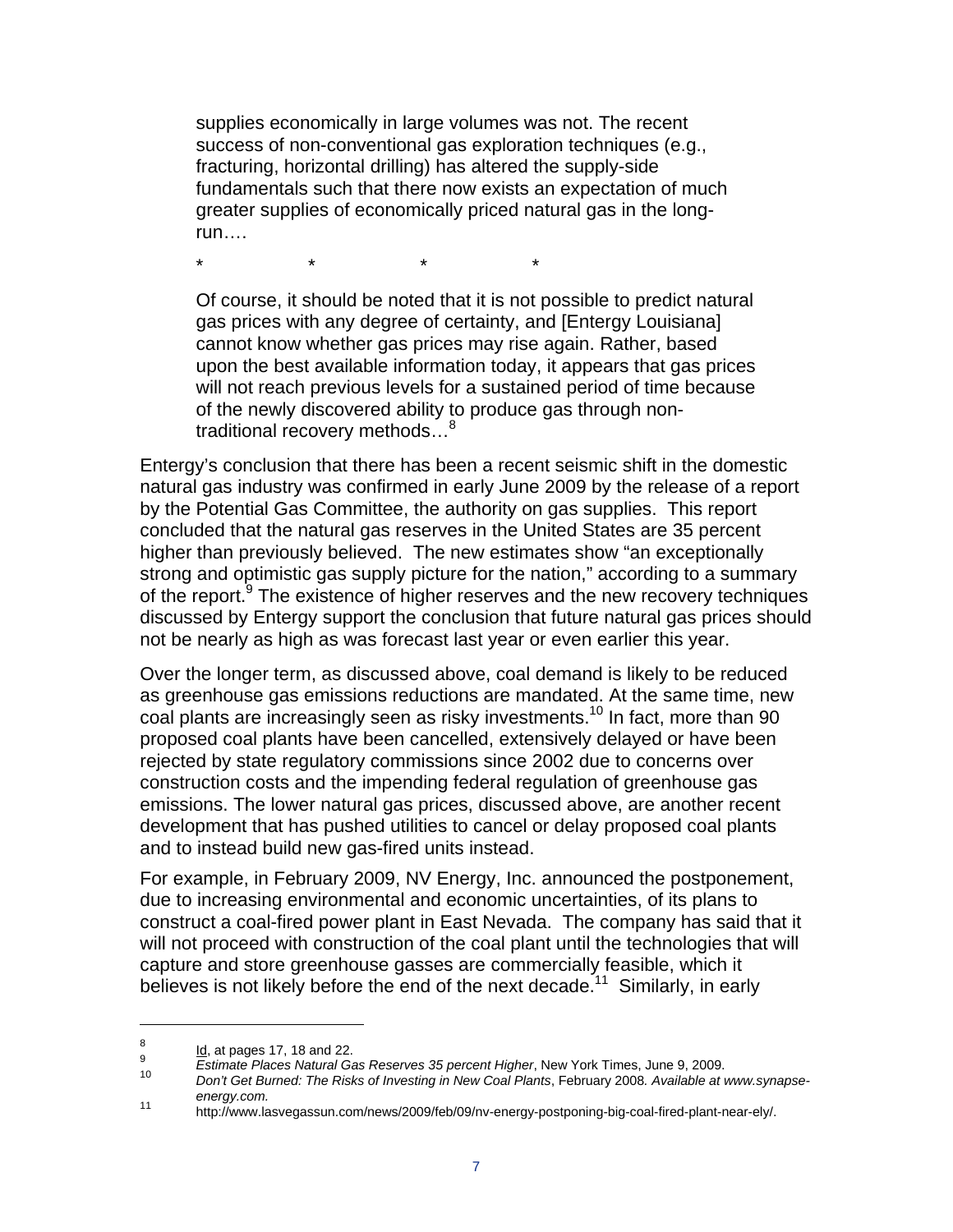March 2009, Alliant Energy cancelled its plan to build a proposed 649 MW coalfired plant in Marshalltown, Iowa. According to Alliant, the decision to cancel the project was based on a combination of factors including "the current economic and financial climate; increasing environmental, legislative and regulatory uncertainty regarding regulation of future greenhouse gas emissions" and the terms placed on the proposed power plant by regulators.<sup>12</sup>

State regulators have cited several reasons for rejecting permits and rate recovery for proposed coal plants. For example, the July 2007 decision of the Florida Public Service Commission denying approval for the 1,960 MW Glades Power Project was based on concern over the uncertainties of plant construction costs, coal and natural gas prices, and future environmental costs, including carbon allowance costs.<sup>13</sup>

In April of 2008, the Virginia State Corporation Commission rejected rate recovery for a proposed coal plant citing uncertainties of costs, technology, and unknown federal mandates.<sup>14</sup> The Commission concluded that "... [Appalachian Power Company] has no fixed price contract for any appreciable portion of the total construction costs; there are no meaningful price or performance guarantees or controls for this project at this time. This represents an extraordinary risk that we cannot allow the ratepayers of Virginia in [Appalachian Power Company's] service territory to assume."15 The Commission also noted the uncertainties surrounding federal regulation of carbon emissions, and carbon capture and sequestration technology and costs, and observed that the Company was asking for a "blank check."16 On this basis, the Commission concluded that "We cannot ask Virginia ratepayers to bear the enormous costs – and potentially huge costs – of these uncertainties in the context of the specific Application before us."17

In November 2008, the Public Service Commission of Wisconsin rejected the proposed 300 MW (net) Nelson E. Dewey CFB coal-fired power plant. The Commission decided that the \$1.26 billion project was too costly when weighing it against other alternatives such as natural gas generation and the possibility of purchasing power from existing sources.<sup>18</sup> The Commission also said that "Concerns over construction costs and uncertainty over the costs of complying with future possible carbon dioxide regulations were all contributing factors to the denial."<sup>19</sup>

<sup>12</sup> http://www.alliantenergy.com/Newsroom/RecentPressReleases/023120.<br>13 Elaide Public Centre Commission Order Na DCC 27 SEET FOR FL De

<sup>13</sup> Florida Public Service Commission, Order No. PSC-07-0557-FOF-EI, Docket No. 070098-EI, July 2, 2007.

<sup>14</sup> Final Order in Case No. PUE-2007-00068, April 14, 2008. Available at<br>http://scc.virginia.gov/newsrel/e apfrate 08.aspx.

http://scc.virginia.gov/newsrel/e\_apfrate\_08.aspx. 15 Id, at page 5. 16 Id, at page 10. 17 Id, at page 10. 18 The estimated cost of the proposed coal plant was \$1.26 billion for a 326 MW facility. 19 *PSC Rejects Wisconsin Power & Light's Proposed Coal Plant*, issued by the Public Service Commission of Wisconsin on November 11, 2008.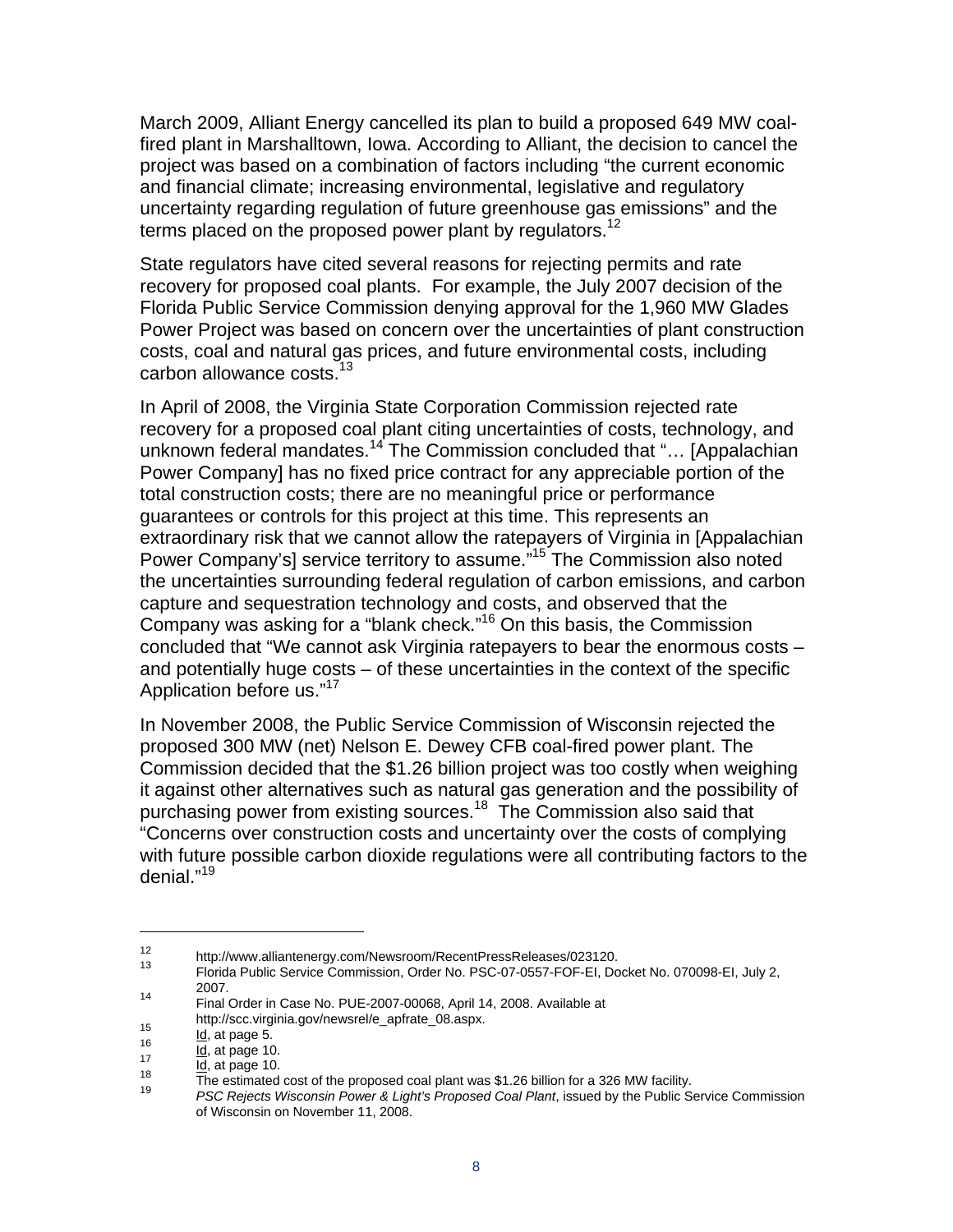At the same time that investments in new coal plants have become more risky, an increasing number of states have adopted renewable portfolio standards and energy efficiency goals that will further dampen the demand for power from coalfired power plants. For example, the State of New York is implementing a "15 by 15" Clean Energy Plan to reduce energy consumption in 2015 by 15 percent to be achieved by energy efficiency alone.<sup>20</sup> The State also has adopted a plan to obtain 25 percent of its electricity from renewable resources by  $2013.<sup>21</sup>$ 

In summary, then, it is reasonable to expect that the demand for coal will decrease during future years due to federal regulation of greenhouse gas emissions, lower than previously expected natural gas prices, the riskiness of investments in new coal-fired power plants, and expanded investments for energy efficiency and renewable resources.

## **Coal Cost Impact on Wholesale Electricity Prices**

Quantifying the impact of prohibiting mountaintop/valley fill mining in Central Appalachia on the price of coal and wholesale power prices is beyond the scope and capability of a limited assessment like this. A detailed simulation model, such as the U.S. Department of Energy's NEMS model with its coal database, is needed. Previous attempts to quantify the magnitude of these effects are outdated, and these studies have unresolved methodological issues. It is worth noting, however, that a thorough (but flawed) attempt to analyze these impacts for the 2003 EIS found that coal prices in the study region (Eastern KY, VA, and WV) would be only 5% higher in the case with restrictions on valley fill to watersheds of less than 75 acres versus the base case in 2010, at the end of the 10 year period of analysis. $^{22}$ 

The impact of such an increase in the price of some of the coal mined in Appalachia would vary depending on whether plants can find alternative sources of coal and on whether the plant is located in areas of the nation where wholesale electricity markets have been deregulated.

### *Regulated Markets*

 $\overline{a}$ 

If the plant is located in a region in which wholesale electricity markets have not been deregulated, the coal price increases are likely to be passed along to consumers whenever the plant's owner next seeks a rate increase or through an automatic fuel adjustment clause. However, any coal price increase will be blended in with increases and decreases in the prices of other fuels and/or other operating expenses and capital expenditures. Moreover, the plant at which the higher cost coal is being burned will be only one of the plants in the region being used to generate power – thus the utility or regional fuel mix will be important in

<sup>&</sup>lt;sup>20</sup> Remarks by Governor Eliot Spitzer. "15 by 15": A Clean Energy Strategy for New York. 19 Apr 2007.<br>Found at: http://www.state.ny.us/governor/keydocs/0419071\_speech.html

<sup>21&</sup>lt;br>Available from http://www.ny.gov/governor/press/lt\_conservation.html.<br>22 Hill & Associates. Final Report on the Coordinated Review of Mountaintop Mining/Valley Fill EIS Economic Studies. Jan 13, 2003.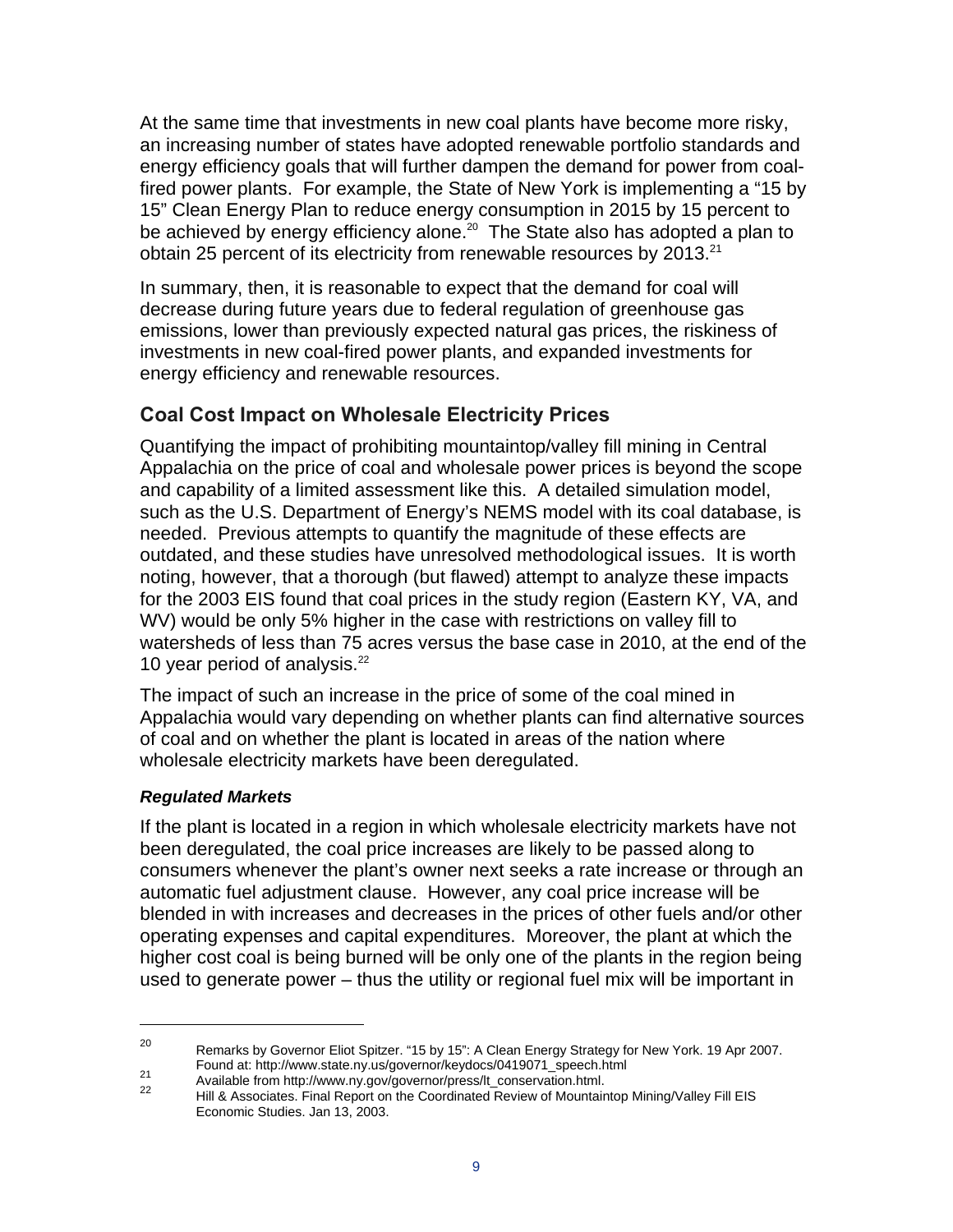determining the impact of a coal price increase on power prices. Consequently, any increase in some coal prices (as a result of the prohibition of mountaintop/valley fill mining in Appalachia), can reasonably be expected to result in a substantially smaller overall price increase for consumers. The 2003 Hill & Associates sensitivity analysis projected that the weighted average wholesale electricity price in Eastern KY, VA, and WV (which remain regulated) would be only a fraction of a percent higher in the case with restrictions on valley fill to watersheds of less than 75 acres versus the base case. Also, the cost of fuel is only a modest component in the total cost of electricity paid by the endusers, typically less than half. Thus any percentage increase in the cost of coal will be a much smaller percentage increase in the cost of electricity.

#### *Deregulated Markets*

Translating any increase in the price of coal into an impact on the price of power in a deregulated market environment (such as in PJM, the Midwest ISO, New York and New England) is more complicated than in a regulated environment. In a deregulated wholesale electricity market, the impact of an increase in the cost of power from coal plants depends on how often these units have the highest accepted bid, thereby setting the price of electricity for all units that are providing power to loads in the market in that time interval. The unit(s) that set the price of electricity are referred to as "marginal" units, or units that are "on the margin". Although the extent to which fuel prices will impact wholesale electricity prices requires unit dispatch modeling, it is very unlikely that the entire increase in the cost of power from coal plants will flow through to electricity consumers via wholesale electricity prices. A non-coal-fired unit may have costs that are just higher than the previously-marginal coal plant's costs but lower than the previously-marginal coal plant's costs would be after the fuel price increase. When operating, this other unit would emerge as the marginal unit during the time intervals that the coal unit would have been on the margin but for the increase in coal prices. Again, the wholesale electricity cost only represents about half of the price paid by consumers, so any percentage increases will be smaller.

To shed light on whether Central Appalachian mountaintop/valley fill mined coal is being burned at plants that are on the margin in these ISOs, we reviewed coal receipt data from the U.S. Energy Information Administration's (EIA) utility and non-utility fuel receipts database. Form EIA-923 is mandatory for grid-connected electric power plants and combined-heat-and-power plants with a total generator nameplate capacity of 1 megawatt (MW) or greater, although individual reporting is incomplete in some cases. Because changes in dispatch can have substantial impacts on the price of electricity, a thorough analysis of the likely changes in dispatch should be conducted using an integrated dispatch model. It also is important to note that the data in the EIA fuel receipts database do not distinguish between different forms of surface mining. In this report, data on all surface mined coal is used to estimate the maximum number of generating units that could be impacted by eliminating mountaintop/valley fill mining.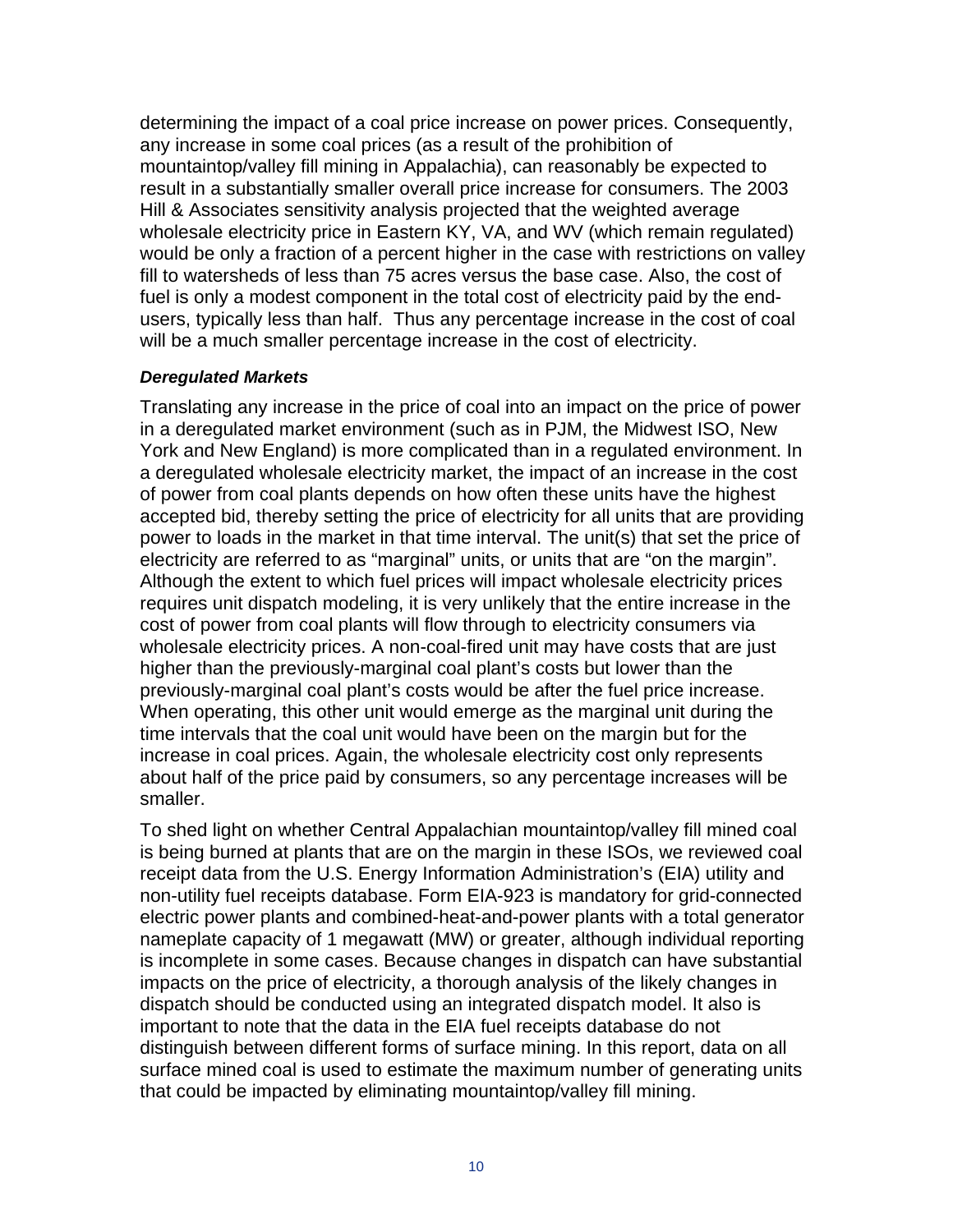### *PJM*

In PJM, we estimate that plants that received Central Appalachian surface-mined and mixed surface- and underground-mined coals were only on the margin between 10% and 15% of the time in 2008.<sup>23</sup> The low end of the range (10%) reflects known receipts of surface-mined or mixed-mined Central Appalachian coal, by units for which operating data exist in EPA's Clean Air Markets database (CAMD) and could be matched to plants in the EIA 923 fuel receipts database. $^{24}$ The high end of the range includes estimated hours for units that do not appear in EIA's fuel receipts database, as well as for plants in PJM that have coal receipts that are not distinguished by mining method and/or mine source in the EIA data. The high end of the range, 15%, is very unlikely, because it assumes that *all* coal receipts without an identified source and/or method in the EIA data, *and, all* records from the EIA database that could not be matched to CAMD data, represent Central Appalachian surface-mined coal.

#### *ISO New England*

 $\overline{a}$ 

In ISO New England, coal units were on the margin on 11% of the time in 2006.<sup>25</sup> Generation by units burning Central Appalachian coal represent only a subset of that 11%, and surface-mined Central Appalachian coal represents an even smaller number. EIA's utility and non-utility fuel receipts data for 2008 contain no records of receipts of Central Appalachian surface mined coal by plants in ISO New England.<sup>26</sup> If we assume that all coal receipts by ISO New England plants for which no state of origin was identified comes from Central Appalachia, between 9% and 14% of all coal receipts (by weight) by these plants *could conceivably* be from Central Appalachian mines, either surface or deep.<sup>27</sup> Thus,

 $23$  For this analysis, units were identified as being on the margin based on their operational behavior during 2008. Methodology for approximating which units are marginal (i.e., "load-following") are discussed in Ezra D. Hausman, Jeremy Fisher, and Bruce Biewald, *Analysis of Indirect Emissions Benefits of Wind, Landfill Gas, and Municipal Solid Waste Generation*, July 23 2008.

Many of the fuel purchases in the EIA 923 database report a blend of underground and surface mined coals. EIA assumes that that the ratio for blends reported as Surface/Underground ("SU") and Underground/Surface ("US") is 0.67/0.33. To be conservative, in this report blended purchases have been included in surface mined coals to ascertain the high end of possible impacts. Because some amount of underground-mined coal was included in the blended purchases, the marginal plant estimate of 10% is likely higher than in reality. (U.S. Energy Information Administration Form EIA-923. Power Plant Operations Report Instructions. http://www.eia.doe.gov/cneaf/electricity/forms/eia923.pdf)<br>
Small units (<40 MW) are not included in the Clean Air Markets database.

As of the writing of this report, EIA fuel receipts data for 2008 are preliminary. These data do not yet include fuel receipts by units only subject to annual report requirements. Form EIA-923 is also not required for electric power plants and CHP plants that have a total generator nameplate capacity (sum for generators at a single site) of less than 1 megawatt (MW); or for units that are not connected to the local or regional electric power grid. While there is no way to tell whether their sources of coal would differ from the monthly reporters in any systematic way, these units are smaller and would be unlikely to affect the results significantly. (See U.S. Energy Information Administration Form EIA-923. Power Plant Operations

Report Instructions. http://www.eia.doe.gov/cneaf/electricity/forms/eia923.pdf) 25 ISO New England Inc., *2006 New England Marginal Emission Rate Analysis*. September 2008.

EIA-923 (Schedule 2) - Monthly Utility and Nonutility Fuel Receipts and Fuel Quality Data, 2008<br>(preliminary). http://www.eia.doe.gov/cneaf/electricity/page/eia423.html

<sup>(</sup>preliminary). http://www.eia.doe.gov/cneaf/electricity/page/eia423.html 27 The low end of the range (9%) includes receipts with unknown sources that are likely to be from Central Appalachia, based on supplier. Suppliers considered likely to be obtaining/deriving coal from Central Appalachia include Alpha Coal, Central Appalachia Mining, and Pocohontas/Consol PA Company. The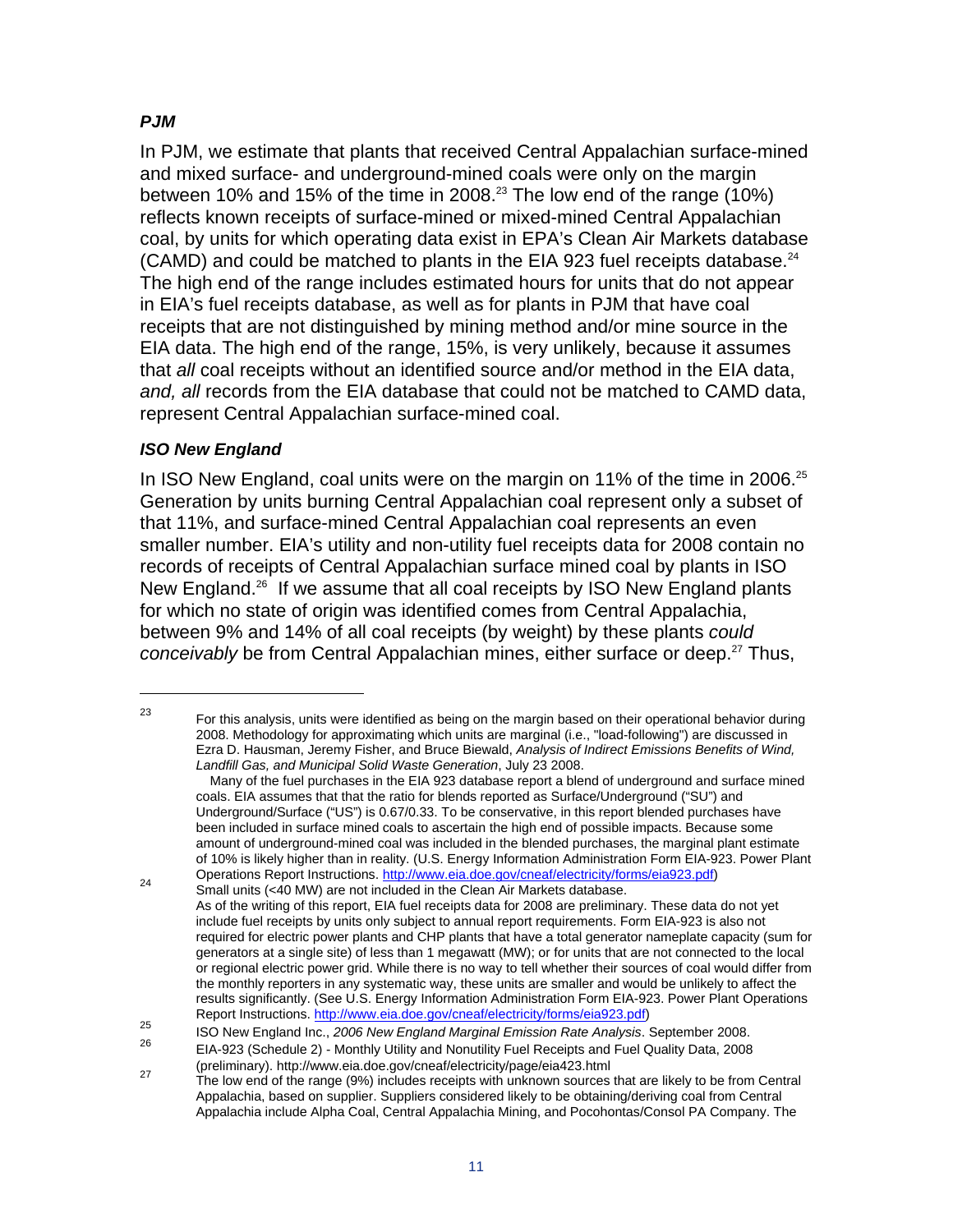the plants that could possibly be burning Central Appalachian coal in 2008 were probably on the margin—and setting electricity prices— only a very small portion of the time. $28$ 

### *New York ISO*

 $\overline{a}$ 

While coal-fired power plants generate much of the electricity in New York State (NY), natural gas and oil units are usually the marginal source of generation and set market clearing prices.<sup>29</sup> Coal or hydro units are more likely to be on the margin in Western NY, where prices are considerably lower than in the load pockets of New York City and Long Island. Based on EIA's utility and non-utility fuel receipts data, the only receipts of Central Appalachian surface mined coal in 2008 for generating units in NY were by Dynegy for its Danskammer Generating Station in Newburgh.<sup>30</sup> The Central Appalachian surface mined coal receipts by Danskammer comprised only 1% of total coal receipts for NY electricity plants. Receipts of coal for which no specific mine source was identified, excluding coal known to be from underground mines, comprise 6% of all reported coal receipts for NY plants, putting the upper bound at 7%. Considering that coal units are infrequently on the margin in NY ISO, the plants that could conceivably have been burning Central Appalachian coal in 2008 were probably on the margin for only a small fraction of the year.

### **Alternatives to Burning Appalachian Mountaintop/valley fill-mined Coal**

There are a number of economically attractive alternatives to combusting Central Appalachian mountaintop/valley fill-mined coal for electricity generation, including energy efficiency, renewable energy, Central Appalachian coal mined using underground methods, and coal from other regions.

### *Energy Efficiency and Renewable Resources*

Energy efficiency has significant potential to help meet energy needs both inside and outside of Central Appalachia. A recent study commissioned by the Appalachian Regional Commission found that "an ambitious package of energyefficiency policies implemented throughout Appalachia in 2010 could result in

<sup>29</sup> Potomac Economics, Ltd. New York ISO 2007 State of the Market Report.<br><sup>30</sup> EIA-923 (Schedule 2) - Monthly Utility and Nonutility Fuel Receipts and Fuel Quality Data, 2008 (preliminary). http://www.eia.doe.gov/cneaf/electricity/page/eia423.html

higher end of the range *excludes* receipts from suppliers that obtain/derive coal from other regions of the US or world. These suppliers include CMC (from Columbia, South America), Colorado Coal, Drummond (Columbia and Alabama), Glencore (South Africa, Australia, Canada, and Columbia), Loveridge, Mina Norde and Pasa Diablo (Venezuela), PT Adaro Indonesia and the Bailey mine. There were no reported

receipts of underground-mined coal with an unknown source by plants in New England.<br><sup>28</sup> If the plants burning coal that does not have an identified source are no more likely to be on the margin in ISO NE than the plants that have identified the specific mine, then the plants that could possibly be burning Central Appalachian coal in 2008 were price-setting for less than 2%of the time. Also, this calculation assumes that New England plants burning Central Appalachian coal were on the margin the same proportion of the time as other New England coal plants. These assumptions are unlikely to have much of an impact on our conclusion that an increase in the cost of power from plants burning Central Appalachian coal would have little effect on overall electricity prices.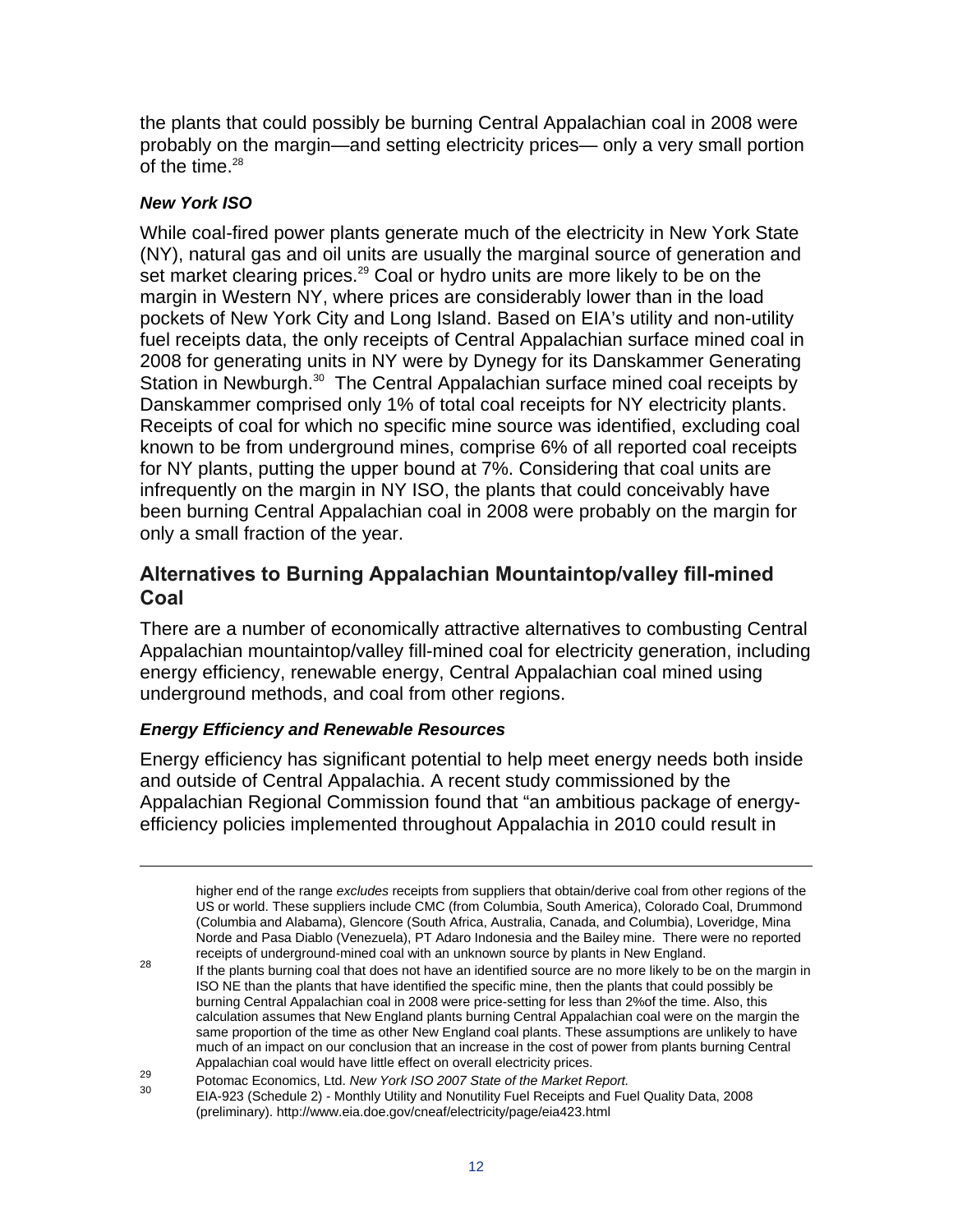significant energy savings", an estimated 11% in 2020 and 24% in 2030, relative to the EIA "business-as-usual" forecast and "more than offsetting the forecast growth in energy use." Figure 1 shows impacts on energy consumption in Appalachia from implementation of energy efficiency programs and measures, including efficiency in residential and commercial buildings, in industry, and in transportation.<sup>31</sup> On the state level, West Virginia's Division of Energy published a strategic energy plan for the state in December, 2007, stating that "we believe we can become 30% more energy efficient in all sectors by 2030."<sup>32</sup> Renewable resources, including wind along the eastern mountain ridges, low-impact small hydroelectric and forest residue biomass, are likewise underdeveloped.<sup>33</sup>

**Figure 1. Potential Displacement of Appalachian Energy Consumption by Cost-Effective Efficiency Resources** 



#### *Central Appalachian Coal from Underground Mines*

 $\overline{a}$ 

Central Appalachian coal mined using underground methods has the potential to replace some of the coal currently mined using mountaintop/valley fill methods. However, the impact on the price of coal from putting an end to Central Appalachian mountaintop/valley fill mining is difficult to estimate, because of the way transportation and sulfur content factors into the delivered price of coal from

<sup>31</sup> According to the study, 68 percent of energy savings potential in Appalachia consists of electricity system efficiency, while motor gasoline consumption by vehicles accounts for 17 percent and natural gas savings potential in the commercial, residential, and industrial sectors accounts for 12 percent. (Marilyn A. Brown, John A. Laitner, Sharon Chandler, Elizabeth D. Kelly, Shruti Vaidyanathan, Vanessa McKinney, Cecelia Logan, and Therese Langer. *Energy Efficiency in Appalachia: How Much More Is Available, at What* 

*Cost, and by When?* March 2009. http://www.seealliance.org/pdf/ARC\_Final\_March09.pdf) 32 West Virginia Division of Energy. *West Virginia Energy Opportunities: A Blueprint for the Future.* 

http://www.energywv.org/community/EOD.pdf 33 Marshall University Center for Business and Economic Research, *Energy Efficiency and Renewable Energy in Appalachia: Policy and Potential*. August 28, 2006.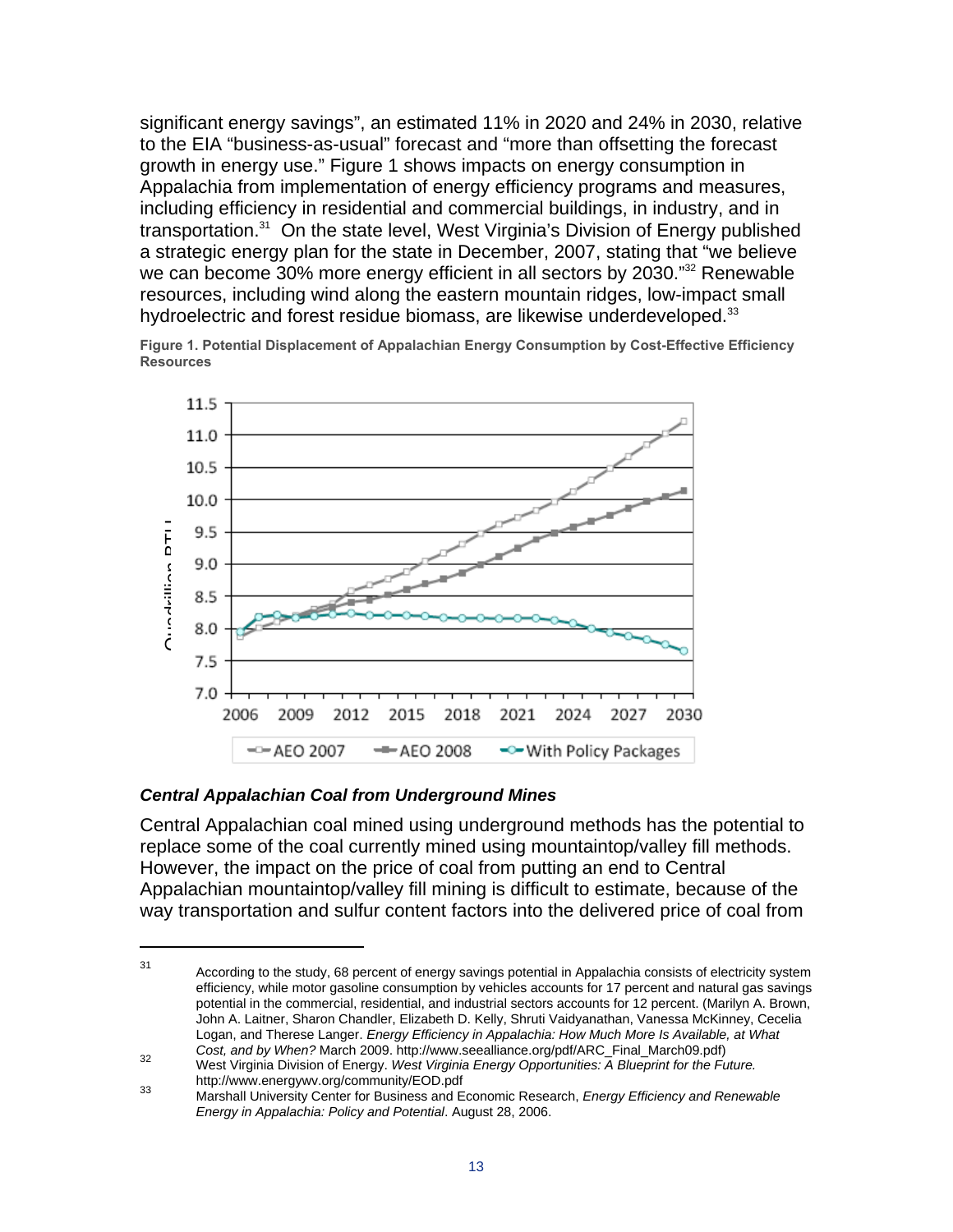alternative sources. Projecting changes in the cost of Central Appalachian deepmined coal (or coal from other locations, discussed below) and in the cost of electricity in this case would require detailed analyses of the cost of coal from individual mines (which is often not publically available), fuel transportation costs, ability of individual electric plants to switch to coals with different sulfur contents, sulfur dioxide and carbon allowance prices, changes in the price of other generation fuels (largely natural gas), and the extent to which a restriction on mountaintop/valley fill mining would cause a shift to deep mining, among other things.34 These analyses should estimate impacts on generation dispatch, preferably with a model that considers these interrelated factors simultaneously.

Nevertheless, there are considerable economic deep coal reserves in the region, suggesting that alternative coal sources will emerge to meet coal demand without a substantial increase in electricity prices. For WV as a whole, 2007 estimated recoverable reserves by underground mining are 15,395 million short tons, while surface mining estimated recoverable reserves are only 2,274 million short tons.<sup>35</sup> These reserves have the cost advantage of being close to market, and of having infrastructure already in place.

Coals from other parts of Appalachia, such as Northern Appalachia, represent economically attractive alternatives for many of the power plants serving the load centers in the east. The EIA's Annual Energy Outlook forecasts that demand for Appalachian coal will fall and shift to lower cost production in the northern part of the basin. Indeed, a large percentage of coal received by generators in the East North Central, Middle Atlantic, and South Atlantic already comes from Northern Appalachia. Table 1 shows coal receipts by origin of coal and state of receiving electric plant. Table 2 further breaks down Central Appalachian coal receipts by mine type. Coal mined using mountaintop/valley fill is a subset of surface-mined, surface/underground blended, and underground/surface blended coal.

 $\overline{a}$ 

 $34$  The Hill & Associates study cites confidential industry sources as supporting a claim that a decrease in surface mining could make some deep mining uneconomic, because of shared transportation, blending of different coal qualities (e.g., sulfur content, heat rate), and, to a lesser extent, other shared site development costs (e.g., washing facilities). (See Mark Burton, Michael Hicks and Calvin Kent, *Coal Production Forecasts and Economic Impact Simulations in Southern West Virginia*, June 2000, which concludes that these "economies of scope" exist.) However, from a review of literature, we were unable to find studies on the magnitude of these economies of scope; most likely, such a study does not exist, because mining companies treat the data needed to conduct such a study as confidential. Even if mining costs increase, however, it is reasonable to expect that restrictions on surface mining would lead to increases in deep mining. Discussing the flip side of surface mine permitting delays, Patriot Coal's Senior Vice President Mark Schroeder recently noted that the company has "wonderful underground reserves that are out there, some of which are ready to go." Furthermore, differences in the characteristics and quality of surface- and underground-mined coal does not appear to be a problem for Patriot: "The coal out there in many of the properties is interchangeable, and we typically in our contracts have the ability to substitute from one mine to another mine." ("Q2 2009 Patriot Coal Corporation Earnings Conference Call," July 28, 2009. http://phx.corporate-ir.net/phoenix.zhtml?c=216060&p=irol-<br>eventDetails&EventId=2333204# accessed Aug 25, 2009)

eventDetails&EventId=2333204# accessed Aug 25, 2009) 35 The Annual Coal report does not provide data on estimated economic reserves for northern West Virginia, which is in Northern Appalachia, versus southern West Virginia, in Central Appalachia. (EIA, *2007 Annual Coal Report*, Table 15)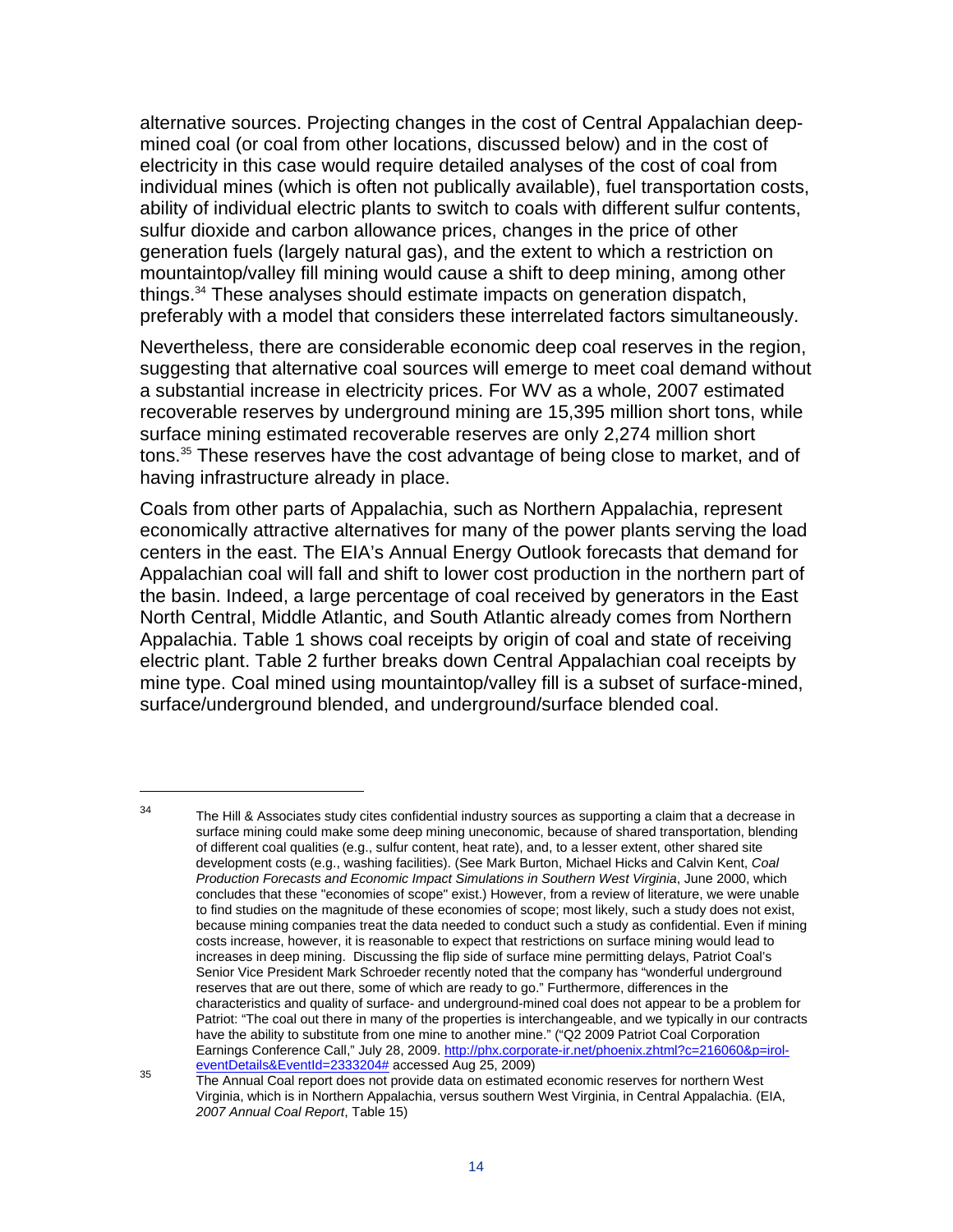| <b>Location of</b>                     |                                                            | m          |      |                       |                      |          |                          |                       |  |  |  |  |  |
|----------------------------------------|------------------------------------------------------------|------------|------|-----------------------|----------------------|----------|--------------------------|-----------------------|--|--|--|--|--|
| Generating                             |                                                            |            |      |                       |                      |          |                          |                       |  |  |  |  |  |
| <b>Units</b>                           | <b>Coal Sources</b>                                        |            |      |                       |                      |          |                          |                       |  |  |  |  |  |
|                                        |                                                            | Appalachia |      | Interior <sup>4</sup> | Western <sup>+</sup> | Imported | <b>Unknown</b><br>origin | Grand<br><b>Total</b> |  |  |  |  |  |
| <b>Plant</b><br>census<br>region/state | Central <sup>#</sup><br>Northern*<br>Southern <sup>^</sup> |            |      |                       |                      |          |                          |                       |  |  |  |  |  |
| <b>East North</b><br><b>Central</b>    | 20.5<br>26.1<br>0.8                                        |            | 42.4 | 134.1                 | 0.0                  | 12.2     | 236.1                    |                       |  |  |  |  |  |
|                                        | 9%                                                         | 11%        | 0%   | 18%                   | 57%                  | 0%       | 5%                       | 100%                  |  |  |  |  |  |
| IL                                     | 0.0                                                        | 0.0        | 0.6  | 3.9                   | 53.1                 | 0.0      | 0.9                      |                       |  |  |  |  |  |
| IN                                     | 2.0                                                        | 2.0        | 0.0  | 33.6                  | 20.7                 | 0.0      | 1.7                      |                       |  |  |  |  |  |
| MI                                     | 5.6                                                        | 0.7        | 0.0  | 0.0                   | 25.1                 | 0.0      | 4.6                      |                       |  |  |  |  |  |
| OH                                     | 13.0<br>23.3<br>0.2                                        |            | 4.8  | 10.6                  | 0.0                  | 4.9      |                          |                       |  |  |  |  |  |
| WI                                     | 0.1<br>0.0<br>0.0                                          |            | 0.1  | 24.6                  | 0.1<br>0.0           |          |                          |                       |  |  |  |  |  |
| <b>East South</b><br><b>Central</b>    | 18.8<br>4.6<br>0.5                                         |            |      | 31.8                  | 24.4                 | 1.0      | 33.6                     | 114.7                 |  |  |  |  |  |
|                                        | 16%                                                        | 4%         | 0%   | 28%                   | 21%                  | 1%       | 29%                      | 100%                  |  |  |  |  |  |
| AL                                     | 0.3                                                        | 0.0        | 0.2  | 2.5                   | 6.3                  | 0.7      | 25.7                     |                       |  |  |  |  |  |
| KY                                     | 9.9                                                        | 3.7        | 0.0  | 19.9                  | 5.3                  | 0.0      | 2.1                      |                       |  |  |  |  |  |
| <b>MS</b>                              | $1.1$                                                      | 0.0        | 0.3  | 2.4                   | 0.0                  | 0.3      | 5.6                      |                       |  |  |  |  |  |
| <b>TN</b>                              | 7.6                                                        | 0.9        | 0.0  | 7.0                   | 12.7                 | 0.0      | 0.2                      |                       |  |  |  |  |  |
| <b>Middle</b><br><b>Atlantic</b>       | 2.7                                                        | 36.6       | 0.1  | 0.1                   | $5.2$                | 2.3      | 13.3                     | 60.3                  |  |  |  |  |  |
|                                        | 4%                                                         | 61%        | 0%   | 0%                    | 9%                   | 4%       | 22%                      | 100%                  |  |  |  |  |  |
| NJ                                     | 0.8                                                        | 1.9        | 0.1  | 0.0                   | 0.1                  | 1.4      | 0.1                      |                       |  |  |  |  |  |
| <b>NY</b>                              | 0.4                                                        | 2.9        | 0.0  | 0.0                   | 3.6                  | 1.0      | 0.5                      |                       |  |  |  |  |  |
| PA                                     | 1.5                                                        | 31.8       | 0.0  | 0.1                   | 1.6                  | 0.0      | 12.7                     |                       |  |  |  |  |  |
| <b>New</b><br><b>England</b>           | 0.2<br>0.6<br>0.0                                          |            |      | 0.0                   | 0.0                  | 3.0      | 3.6                      | 7.4                   |  |  |  |  |  |
|                                        | 2%                                                         | 8%         | 0%   | 0%                    | 0%                   | 41%      | 49%                      | 100%                  |  |  |  |  |  |
| CT                                     | 0.2                                                        | 0.5        | 0.0  | $0.0\,$               | 0.0                  | 1.4      | $0.0\,$                  |                       |  |  |  |  |  |
| MA                                     | 0.0                                                        | 0.0        | 0.0  | 0.0                   | 0.0                  | 1.4      | 2.2                      |                       |  |  |  |  |  |
| ME                                     | 0.0                                                        | 0.0        | 0.0  | 0.0                   | 0.0                  | 0.2      | 0.1                      |                       |  |  |  |  |  |
| <b>NH</b>                              | 0.0                                                        | 0.1        | 0.0  | $0.0\,$               | 0.0                  | 0.0      | 1.3                      |                       |  |  |  |  |  |
| R <sub>l</sub>                         | 0.0                                                        | 0.0        | 0.0  | 0.0                   | 0.0                  | 0.0      | 0.0                      |                       |  |  |  |  |  |
| VT                                     | 0.0                                                        | 0.0        | 0.0  | 0.0                   | 0.0                  | 0.0      | 0.0                      |                       |  |  |  |  |  |

**Table 1. Electric Plant Receipts by Coal Source and Destination Eastern State (East of the Mississippi River), 2008 (million tons)**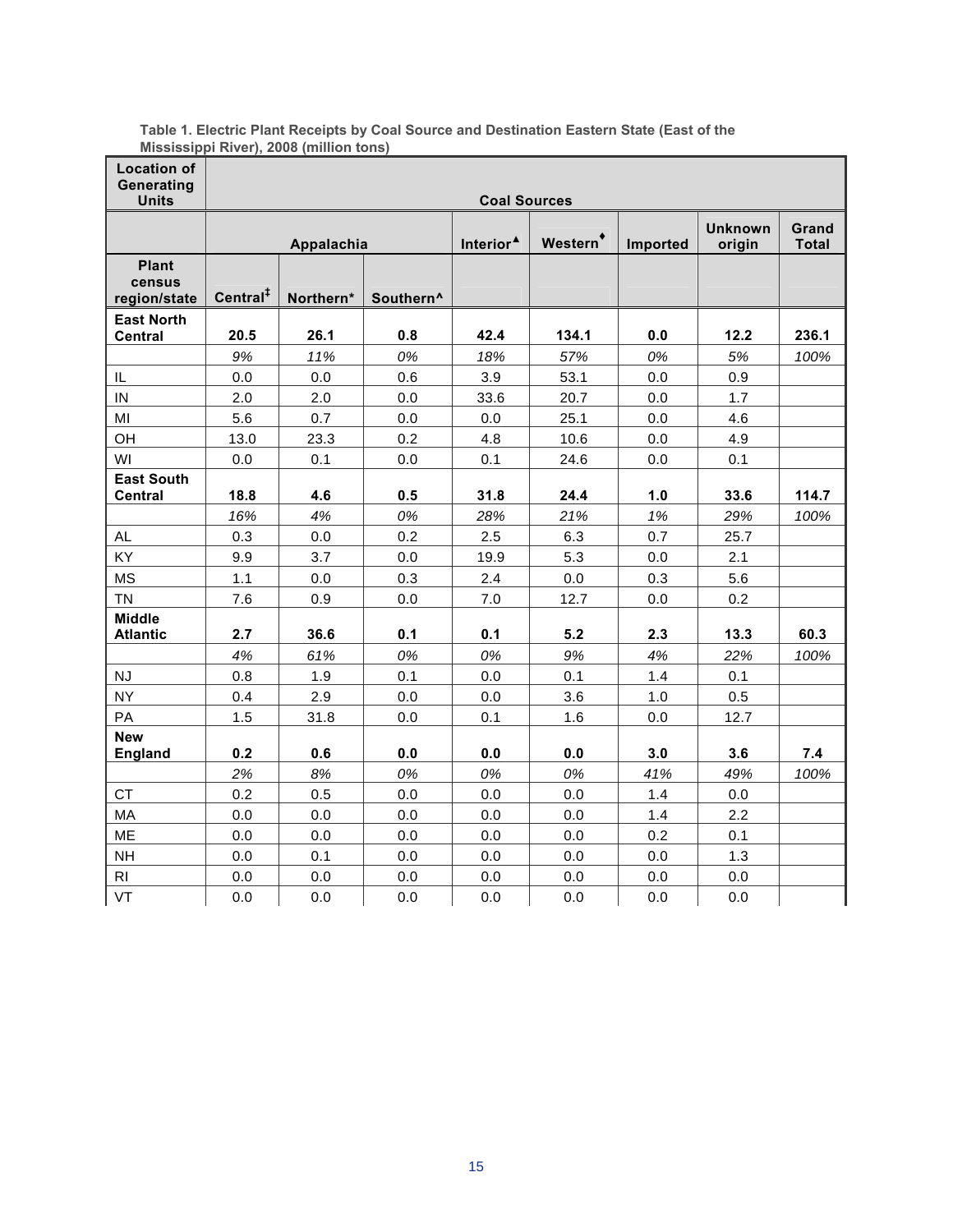| <b>Location of</b><br>Generating<br><b>Units</b> | <b>Coal Sources</b>  |            |                       |                       |                      |          |                          |                       |  |  |  |  |
|--------------------------------------------------|----------------------|------------|-----------------------|-----------------------|----------------------|----------|--------------------------|-----------------------|--|--|--|--|
|                                                  |                      | Appalachia |                       | Interior <sup>4</sup> | Western <sup>*</sup> | Imported | <b>Unknown</b><br>origin | Grand<br><b>Total</b> |  |  |  |  |
| <b>Plant</b><br>census<br>region/state           | Central <sup>#</sup> | Northern*  | Southern <sup>^</sup> |                       |                      |          |                          |                       |  |  |  |  |
| <b>South</b><br><b>Atlantic</b>                  | 76.0                 | 25.9       | 0.4                   | 4.0                   | 7.3                  | 6.1      | 50.9                     | 170.6                 |  |  |  |  |
|                                                  | 45%                  | 15%        | 0%                    | 2%                    | 4%                   | 4%       | 30%                      | 100%                  |  |  |  |  |
| DE                                               | 1.4                  | 0.0        | 0.0                   | 0.0                   | 0.3                  | 0.0      | 0.4                      |                       |  |  |  |  |
| FL                                               | 8.4                  | 0.0        | 0.0                   | 3.7                   | 0.3                  | 4.9      | 5.0                      |                       |  |  |  |  |
| GA                                               | 5.3                  | 0.0        | 0.3                   | 0.0                   | 3.6                  | 0.2      | 30.0                     |                       |  |  |  |  |
| <b>MD</b>                                        | 4.3                  | 5.8        | 0.0                   | 0.0                   | 0.3                  | 0.3      | 0.2                      |                       |  |  |  |  |
| NC                                               | 27.5                 | 1.5        | 0.0                   | 0.0                   | 0.0                  | 0.4      | 0.0                      |                       |  |  |  |  |
| <b>SC</b>                                        | 12.4                 | 2.4        | 0.1                   | 0.0                   | 0.0                  | 0.4      | 0.2                      |                       |  |  |  |  |
| VA                                               | 3.8                  | 0.0        | 0.0                   | 0.0                   | 0.2                  | 0.0      | 9.1                      |                       |  |  |  |  |
| <b>WV</b>                                        | 13.0                 | 16.1       | 0.0                   | 0.3                   | 2.4                  | 0.0      | 5.9                      |                       |  |  |  |  |
|                                                  |                      |            |                       |                       |                      |          |                          |                       |  |  |  |  |
| <b>Unknown</b><br>destination<br>state           | 1.0                  | 0.3        | 0.0                   | 3.6                   | 0.8                  | 1.1      | 0.4                      | 7.2                   |  |  |  |  |
| <b>Grand Total</b>                               | 119.3                | 94.0       | 1.8                   | 81.9                  | 171.8                | 13.6     | 114.0                    | 596.4                 |  |  |  |  |

**‡ Consistent with EIA's definitions of coal producing regions, Central Appalachia includes Eastern Kentucky, Virginia, Southern West Virginia, and the Tennessee counties of: Anderson, Campbell, Claiborne, Cumberland, Fentress, Morgan, Overton, Pickett, Putnam, Roane, and Scott. Eastern Kentucky is defined as the counties of Bell, Boyd, Breathitt, Carter, Clay, Clinton, Elliot, Estill, Floyd, Greenup, Harlan, Jackson, Johnson, Knott, Knox, Laurel, Lawrence, Lee, Leslie, Letcher, Lewis, Magoffin, Martin, McCreary, Menifee, Morgan, Owsley, Perry, Pike, Powell, Pulaski, Rockcastle, Rowan, Wayne, Whitley, and Wolfe. Southern West Virginia includes Boone, Cabell, Clay, Fayette, Greenbrier, Kanawha, Lincoln, Logan, Mason, McDowell, Mercer, Mingo, Nicholas, Pocahontas, Putnam, Raleigh, Summers, Wayne, and Wyoming counties.** 

**\* Northern Appalachia consists of Maryland, Ohio, Pennsylvania, and Northern West Virginia, including the West Virginia counties of Barbour, Brooke, Braxton, Calhoun, Doddridge, Gilmer, Grant, Hancock, Harrison, Jackson, Lewis, Marion, Marshall, Mineral, Monongalia, Ohio, Pleasants, Preston, Randolph, Ritchie, Roane, Taylor, Tucker, Tyler, Upshur, Webster, Wetzel,Wirt, and Wood. ^ Southern Appalachia consists of Alabama, and the Tennessee counties of: Bledsoe, Coffee, Franklin, Grundy, Hamilton, Marion, Rhea, Sequatchie, Van Buren, Warren, and White.** 

**▲ The Interior Region (with Gulf Coast) consists of Arkansas, Illinois, Indiana, Kansas, Louisiana, Mississippi, Missouri, Oklahoma, Texas, and Western Kentucky, including the Kentucky counties of Breckinridge, Butler, Caldwell, Christian, Crittenden, Daviess, Edmonson, Grayson, Hancock, Hart, Henderson, Hopkins, Logan, McLean, Muhlenberg, Ohio, Todd, Union, Warren, and Webster. The Illinois Basin is a subregion of the Interior and consists of Illinois, Indiana, and Western Kentucky.** 

**♦ The Western Region consists of Alaska, Arizona, Colorado, Montana, New Mexico, North Dakota, Utah, Washington, and Wyoming. The Western Region includes the Powder River Basin, which consists of the Montana counties of Big Horn, Custer, Powder River, Rosebud, and Treasure and the Wyoming counties of Campbell, Converse, Crook, Johnson, Natrona, Niobrara, Sheridan, and Weston.**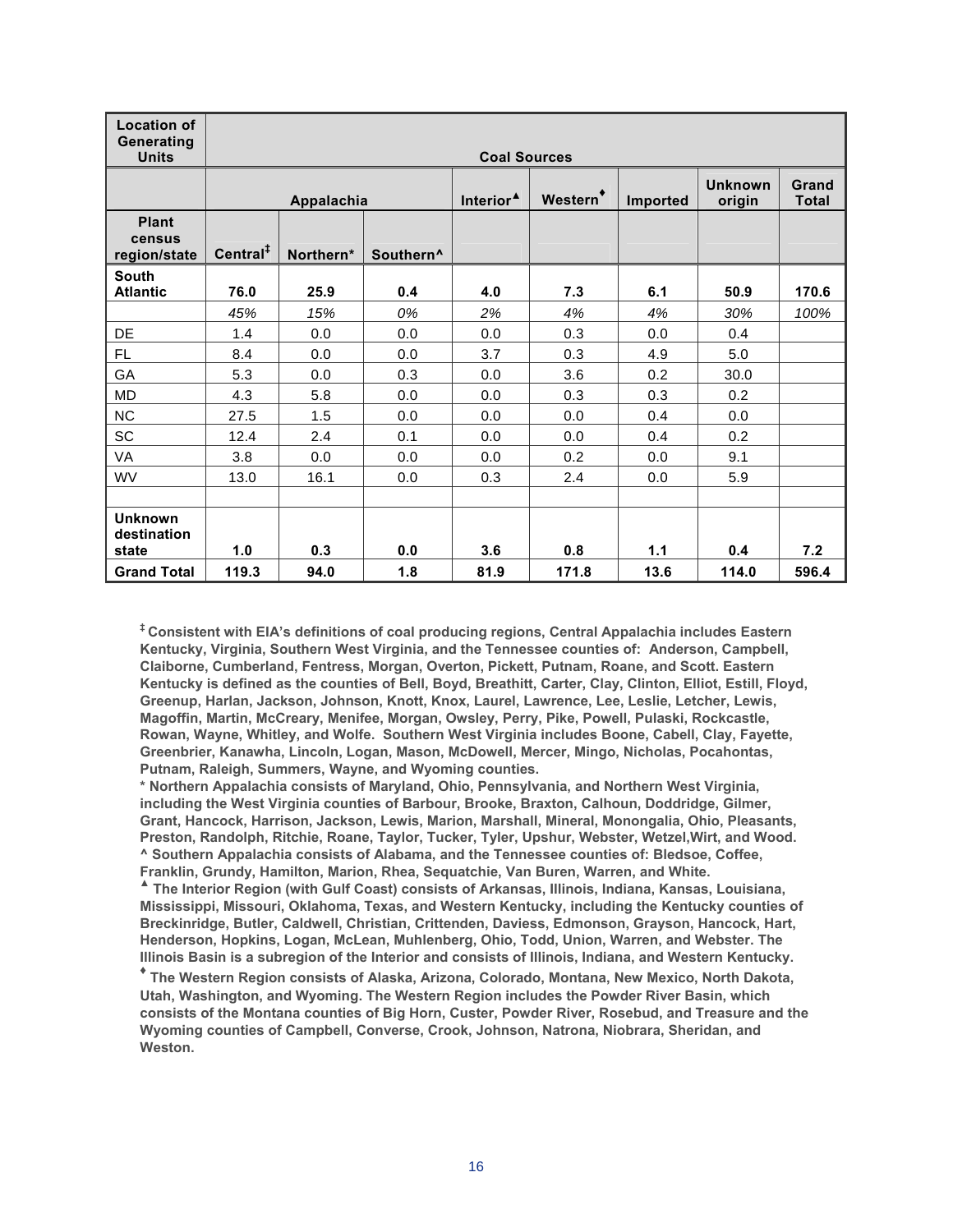|                                            |                                 |                                              |                  |                                                     |                |       |                |                                              | Imported                  | All                                                 |                |              |              |                 |
|--------------------------------------------|---------------------------------|----------------------------------------------|------------------|-----------------------------------------------------|----------------|-------|----------------|----------------------------------------------|---------------------------|-----------------------------------------------------|----------------|--------------|--------------|-----------------|
|                                            |                                 |                                              |                  |                                                     |                |       |                |                                              | & Other<br><b>Sources</b> | Reported                                            |                |              |              |                 |
|                                            | Central Appalachia <sup>‡</sup> |                                              |                  |                                                     |                |       |                | <b>Unknown Origin</b>                        |                           |                                                     |                |              |              | <b>Receipts</b> |
| <b>Plant</b><br>census<br>region/<br>state | <b>Surface</b>                  | Surface/<br>Under-<br>ground<br><b>Blend</b> | Under-<br>ground | Under-<br>ground/<br><b>Surface</b><br><b>Blend</b> | <b>Unknown</b> | Total | <b>Surface</b> | Surface/<br>Under-<br>ground<br><b>Blend</b> | Under-<br>ground          | Under-<br>ground/<br><b>Surface</b><br><b>Blend</b> | <b>Unknown</b> | <b>Total</b> | <b>Total</b> | <b>Total</b>    |
| <b>East North</b>                          |                                 |                                              |                  |                                                     |                |       |                |                                              |                           |                                                     |                |              |              |                 |
| Central                                    | 5.0                             | 5.8                                          | 7.7              | 0.1                                                 | 1.9            | 20.5  | 5.2            | 0.1                                          | $1.4$                     | 0.0                                                 | 5.5            | 12.2         | 203.4        | 236.1           |
|                                            | 2%                              | 2%                                           | 3%               | 0%                                                  | 1%             | 9%    | 2%             | 0%                                           | 1%                        | 0%                                                  | 2%             | 5%           | 86%          | 100%            |
| $\sf IL$                                   | $0.0\,$                         | 0.0                                          | 0.0              | 0.0                                                 | 0.0            | 0.0   | 0.4            | 0.0                                          | 0.2                       | 0.0                                                 | 0.2            | 0.9          | 57.5         | 58.5            |
| $\sf IN$                                   | 1.1                             | $0.0\,$                                      | 0.8              | $0.0\,$                                             | $0.0\,$        | 2.0   | 0.2            | 0.0                                          | 0.0                       | 0.0                                                 | 1.5            | 1.7          | 56.3         | 60.0            |
| MI                                         | 0.1                             | 1.1                                          | 4.3              | 0.1                                                 | 0.0            | 5.6   | 3.6            | 0.0                                          | 0.8                       | 0.0                                                 | 0.2            | 4.6          | 25.8         | 36.0            |
| $\mathsf{OH}$                              | 3.8                             | 4.6                                          | 2.7              | 0.0                                                 | 1.8            | 13.0  | 0.9            | 0.1                                          | 0.4                       | 0.0                                                 | 3.5            | 4.9          | 38.9         | 56.7            |
| WI                                         | 0.0                             | 0.0                                          | 0.0              | 0.0                                                 | 0.0            | 0.0   | 0.0            | 0.0                                          | 0.0                       | 0.0                                                 | 0.1            | 0.1          | 24.9         | 25.0            |
| <b>East South</b>                          |                                 |                                              |                  |                                                     |                |       |                |                                              |                           |                                                     |                |              |              |                 |
| Central                                    | 9.8                             | 1.9                                          | 6.8              | 0.1                                                 | 0.3            | 18.8  | 12.3           | 10.7                                         | 3.5                       | 0.0                                                 | 7.1            | 33.6         | 62.3         | 114.7           |
|                                            | 9%                              | 2%                                           | 6%               | 0%                                                  | 0%             | 16%   | 11%            | 9%                                           | 3%                        | 0%                                                  | 6%             | 29%          | 54%          | 100%            |
| $\mathsf{AL}$                              | 0.2                             | 0.0                                          | $0.0\,$          | $0.0\,$                                             | 0.0            | 0.3   | 9.3            | 10.2                                         | 2.5                       | 0.0                                                 | 3.7            | 25.7         | 9.8          | 35.7            |
| KY                                         | 6.4                             | 0.5                                          | 3.0              | 0.0                                                 | 0.0            | 9.9   | 0.1            | 0.1                                          | 0.0                       | 0.0                                                 | 1.9            | 2.1          | 28.9         | 40.9            |
| MS                                         | 0.0                             | 0.6                                          | 0.4              | 0.0                                                 | 0.0            | 1.1   | 2.8            | 0.3                                          | 1.0                       | 0.0                                                 | 1.4            | 5.6          | 3.0          | 9.7             |
| <b>TN</b>                                  | 3.1                             | 0.7                                          | 3.3              | 0.1                                                 | 0.3            | 7.6   | 0.1            | 0.1                                          | 0.0                       | 0.0                                                 | 0.0            | 0.2          | 20.6         | 28.4            |
| <b>Middle</b>                              |                                 |                                              |                  |                                                     |                |       |                |                                              |                           |                                                     |                |              |              |                 |
| <b>Atlantic</b>                            | 0.6                             | 0.6                                          | 1.5              | $0.0\,$                                             | 0.0            | 2.7   | 0.0            | 0.0                                          | 0.0                       | 0.0                                                 | 13.3           | 13.3         | 44.3         | 60.3            |
|                                            | 1%                              | 1%                                           | 3%               | 0%                                                  | 0%             | 4%    | 0%             | 0%                                           | 0%                        | 0%                                                  | 22%            | 22%          | 74%          | 100%            |
| <b>NJ</b>                                  | 0.0                             | 0.3                                          | 0.5              | 0.0                                                 | 0.0            | 0.8   | 0.0            | 0.0                                          | 0.0                       | 0.0                                                 | 0.1            | 0.1          | 3.4          | 4.3             |
| <b>NY</b>                                  | 0.0                             | 0.1                                          | 0.3              | 0.0                                                 | 0.0            | 0.4   | 0.0            | 0.0                                          | 0.0                       | 0.0                                                 | 0.5            | 0.5          | 7.4          | 8.3             |
| PA                                         | 0.5                             | 0.2                                          | 0.7              | 0.0                                                 | 0.0            | 1.5   | 0.0            | 0.0                                          | 0.0                       | 0.0                                                 | 12.7           | 12.7         | 33.5         | 47.7            |

**Table 2. Electric Plant Coal Receipts of Coal from Central Appalachia, Unknown sources, and Other Regions by Mining Type and Plant State (East of the Mississippi River), 2008 (million tons)**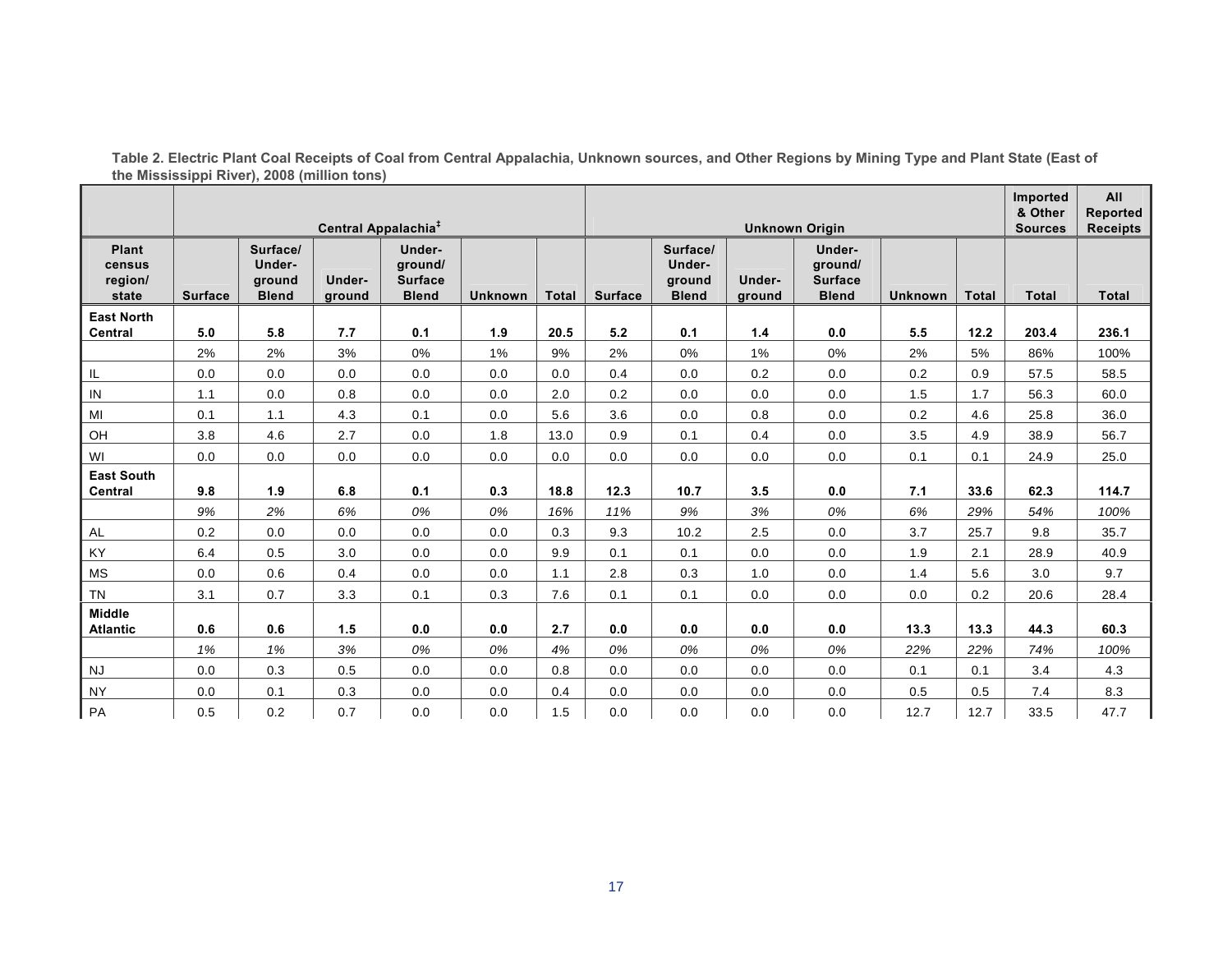|                                            | Central Appalachia <sup>‡</sup> |                                              |                  |                                                     |                |              | <b>Unknown Origin</b> |                                              |                  |                                                     |                |              | Imported<br>& Other<br><b>Sources</b> | All<br><b>Reported</b><br><b>Receipts</b> |
|--------------------------------------------|---------------------------------|----------------------------------------------|------------------|-----------------------------------------------------|----------------|--------------|-----------------------|----------------------------------------------|------------------|-----------------------------------------------------|----------------|--------------|---------------------------------------|-------------------------------------------|
| <b>Plant</b><br>census<br>region/<br>state | <b>Surface</b>                  | Surface/<br>Under-<br>ground<br><b>Blend</b> | Under-<br>ground | Under-<br>ground/<br><b>Surface</b><br><b>Blend</b> | <b>Unknown</b> | <b>Total</b> | <b>Surface</b>        | Surface/<br>Under-<br>ground<br><b>Blend</b> | Under-<br>ground | Under-<br>ground/<br><b>Surface</b><br><b>Blend</b> | <b>Unknown</b> | <b>Total</b> | <b>Total</b>                          | <b>Total</b>                              |
| <b>New</b>                                 |                                 |                                              |                  |                                                     |                |              |                       |                                              |                  |                                                     |                |              |                                       |                                           |
| England                                    | 0.0                             | 0.0                                          | 0.2              | 0.0                                                 | 0.0            | 0.2          | 1.3                   | 0.0                                          | 0.0              | 0.0                                                 | 2.3            | 3.6          | 3.6                                   | 7.4                                       |
|                                            | 0%                              | 0%                                           | 2%               | 0%                                                  | 0%             | 2%           | 18%                   | 0%                                           | 0%               | 0%                                                  | 31%            | 49%          | 49%                                   | 100%                                      |
| CT                                         | 0.0                             | 0.0                                          | 0.2              | 0.0                                                 | 0.0            | 0.2          | 0.0                   | 0.0                                          | 0.0              | 0.0                                                 | 0.0            | 0.0          | 1.9                                   | 2.0                                       |
| <b>MA</b>                                  | 0.0                             | 0.0                                          | 0.0              | 0.0                                                 | 0.0            | 0.0          | 1.3                   | 0.0                                          | 0.0              | 0.0                                                 | 0.9            | 2.2          | 1.4                                   | 3.7                                       |
| ME                                         | 0.0                             | 0.0                                          | 0.0              | 0.0                                                 | 0.0            | 0.0          | 0.0                   | 0.0                                          | 0.0              | 0.0                                                 | 0.1            | 0.1          | 0.2                                   | 0.2                                       |
| <b>NH</b>                                  | 0.0                             | 0.0                                          | 0.0              | 0.0                                                 | 0.0            | 0.0          | 0.0                   | 0.0                                          | 0.0              | 0.0                                                 | 1.3            | 1.3          | 0.2                                   | 1.5                                       |
| South                                      |                                 |                                              |                  |                                                     |                |              |                       |                                              |                  |                                                     |                |              |                                       |                                           |
| <b>Atlantic</b>                            | 22.5                            | 24.8                                         | 21.4             | 7.0                                                 | 0.3            | 76.0         | 14.9                  | 2.5                                          | 21.1             | 0.0                                                 | 12.4           | 50.9         | 43.7                                  | 170.6                                     |
|                                            | 13%                             | 15%                                          | 13%              | 4%                                                  | 0%             | 45%          | 9%                    | 1%                                           | 12%              | 0%                                                  | 7%             | 30%          | 26%                                   | 100%                                      |
| DE                                         | 0.2                             | 0.2                                          | 0.8              | 0.0                                                 | 0.2            | 1.4          | 0.0                   | 0.0                                          | 0.0              | 0.0                                                 | 0.4            | 0.4          | 0.4                                   | 2.2                                       |
| $\mathsf{FL}$                              | 2.6                             | 3.4                                          | 2.3              | 0.0                                                 | 0.0            | 8.4          | 0.2                   | 0.0                                          | 1.8              | 0.0                                                 | 2.9            | 5.0          | 8.9                                   | 22.3                                      |
| GA                                         | 1.6                             | 1.2                                          | 2.4              | 0.0                                                 | 0.0            | 5.3          | 12.7                  | 2.5                                          | 9.5              | 0.0                                                 | 5.3            | 30.0         | 4.2                                   | 39.4                                      |
| <b>MD</b>                                  | 1.9                             | 1.0                                          | 1.4              | 0.0                                                 | 0.0            | 4.3          | 0.0                   | 0.0                                          | 0.0              | 0.0                                                 | 0.1            | 0.2          | 6.4                                   | 10.9                                      |
| ${\sf NC}$                                 | 6.2                             | 16.4                                         | 3.9              | 1.0                                                 | 0.0            | 27.5         | 0.0                   | 0.0                                          | 0.0              | 0.0                                                 | 0.0            | 0.0          | 1.9                                   | 29.4                                      |
| SC                                         | 0.3                             | 1.7                                          | 4.4              | 5.9                                                 | 0.0            | 12.4         | 0.0                   | 0.0                                          | 0.1              | 0.0                                                 | 0.1            | 0.2          | 2.9                                   | 15.4                                      |
| VA                                         | 1.1                             | 0.9                                          | 1.8              | 0.0                                                 | 0.0            | 3.8          | 1.6                   | 0.0                                          | 5.5              | 0.0                                                 | 2.1            | 9.1          | 0.2                                   | 13.2                                      |
| WV                                         | 8.5                             | 0.0                                          | 4.4              | 0.0                                                 | 0.0            | 13.0         | 0.4                   | 0.0                                          | 4.1              | 0.0                                                 | 1.5            | 5.9          | 18.9                                  | 37.8                                      |
| <b>Unknown</b><br>destination<br>state     | 0.2                             | 0.6                                          | 0.1              | 0.0                                                 | 0.1            | 1.0          | 0.0                   | 0.1                                          | 0.0              | 0.0                                                 | 0.3            | 0.4          | 5.7                                   | 7.2                                       |
| <b>Grand Total</b>                         | 38.1                            | 33.6                                         | 37.8             | 7.2                                                 | 2.5            | 119.3        | 33.8                  | 13.4                                         | 26.0             | 0.0                                                 | 40.8           | 114.0        | 363.1                                 | 596.4                                     |

**See Table 1 for definitions for coal producing regions.**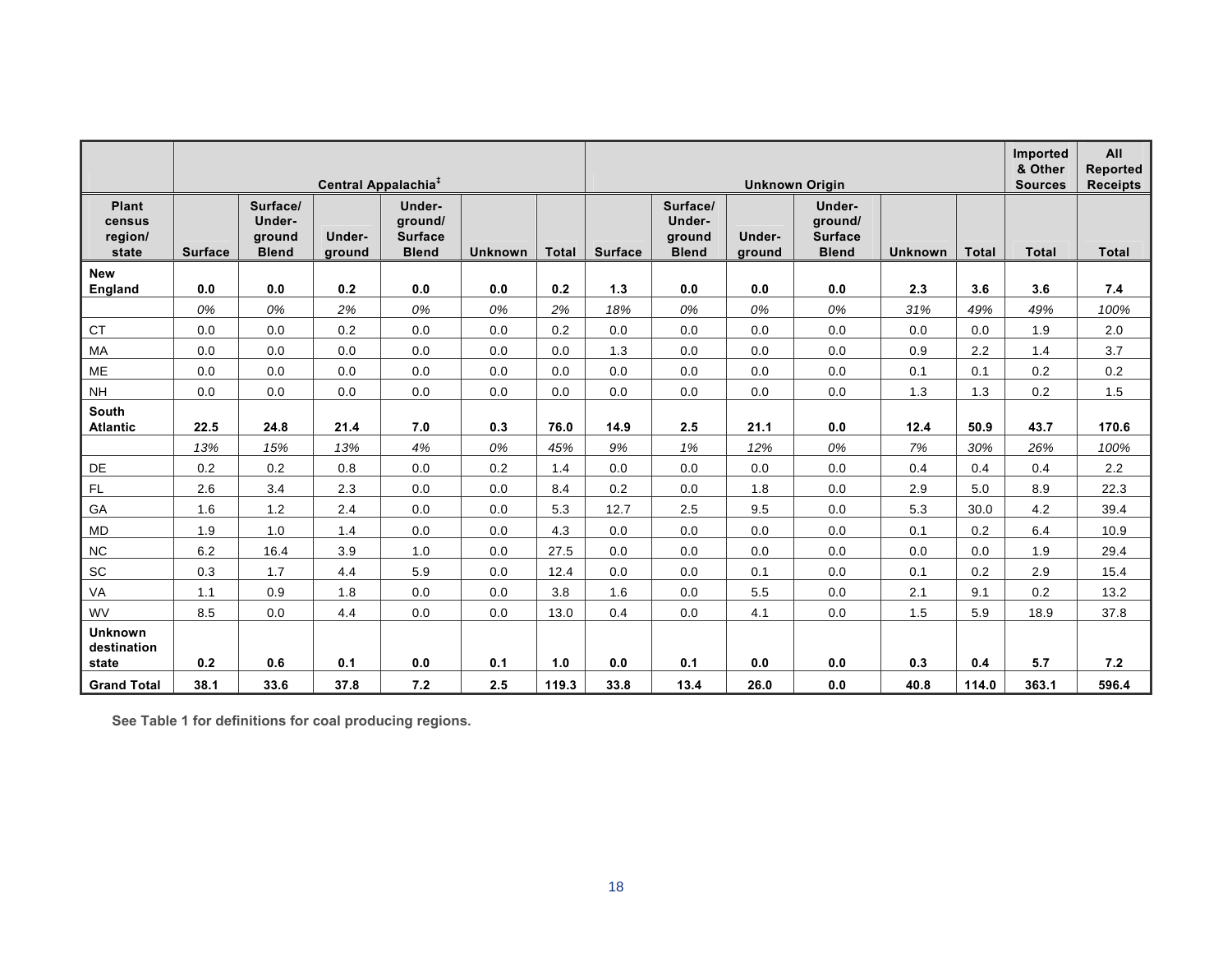#### *Other Coal Producing Regions*

Interior region coal, including the Illinois basin, generally has a high sulfur content (requiring air emissions controls) but is less expensive at the mine than Appalachian coal. Depending on transportation costs and the price of sulfur dioxide air emissions allowances or the cost of sulfur air emissions controls, Illinois basin coal can be an economically attractive alternative to Appalachian coal. With permitted coal production in the Illinois Basin quickly rising, from 98 million tons in 2008 to 167 million tons in 2010, supply will almost certainly increase.36

Power plants in the east can and do burn high sulfur coal, and the number of plants with scrubbers is increasing. In fact, an increasing number of existing coal-fired power plants have announced plans to install scrubbers to satisfy federal clean air requirements and to enable the units to economically burn higher sulfur coal blends. Examples of plants with plans to install scrubbers and related equipment include the Merrimack Plant in New Hampshire, the Edgewater 5 and Columbia Units 1 and 2 plants in Wisconsin and the White Bluffs plant in Arkansas.

Networks exist for transporting Illinois basin coal to eastern plants. EIA's 2005 Annual Coal Report maintained that there are no problems with Interior region coal transportation networks. In addition, railroads are discussing proposals for enhancing their capacity to bring Midwestern and Western coal to power plants in the East and the Southeast. For example, two railroads, CN (Canadian National) and Norfolk Southern have announced a new rail corridor to speed up coal movements between the Midwest and the Southeast:

> "In what looks, potentially, to be a creative effort to establish new coal traffic patterns, CN and Norfolk Southern launched an initiative to create a "MidAmerica Corridor" in which the railroads will share track between Chicago, St. Louis, Kentucky, and Mississippi to establish shorter and faster routes for coal traffic moving between the Midwest and Southeast.

> This initiative, when finalized through definitive agreements, will have three components. First, NS will haul CN freight between Chicago and St. Louis, reducing the distances between these points for CN shipments by 60 miles and providing improved connections to other rail carriers through the St. Louis gateway.

Second, NS will use CN's routes between St. Louis and Fulton, KY, as part of a new, more efficient route from the Midwest to the Southeast, saving more than 50 miles on NS shipments. Third, CN will haul NS freight between Chicago and Fulton, shortening NS's Chicago-to-Birmingham route by almost 100 miles.

<sup>36</sup> *Coal & Energy Price Report.* Vol 11, No. 113. Jun 11, 2009.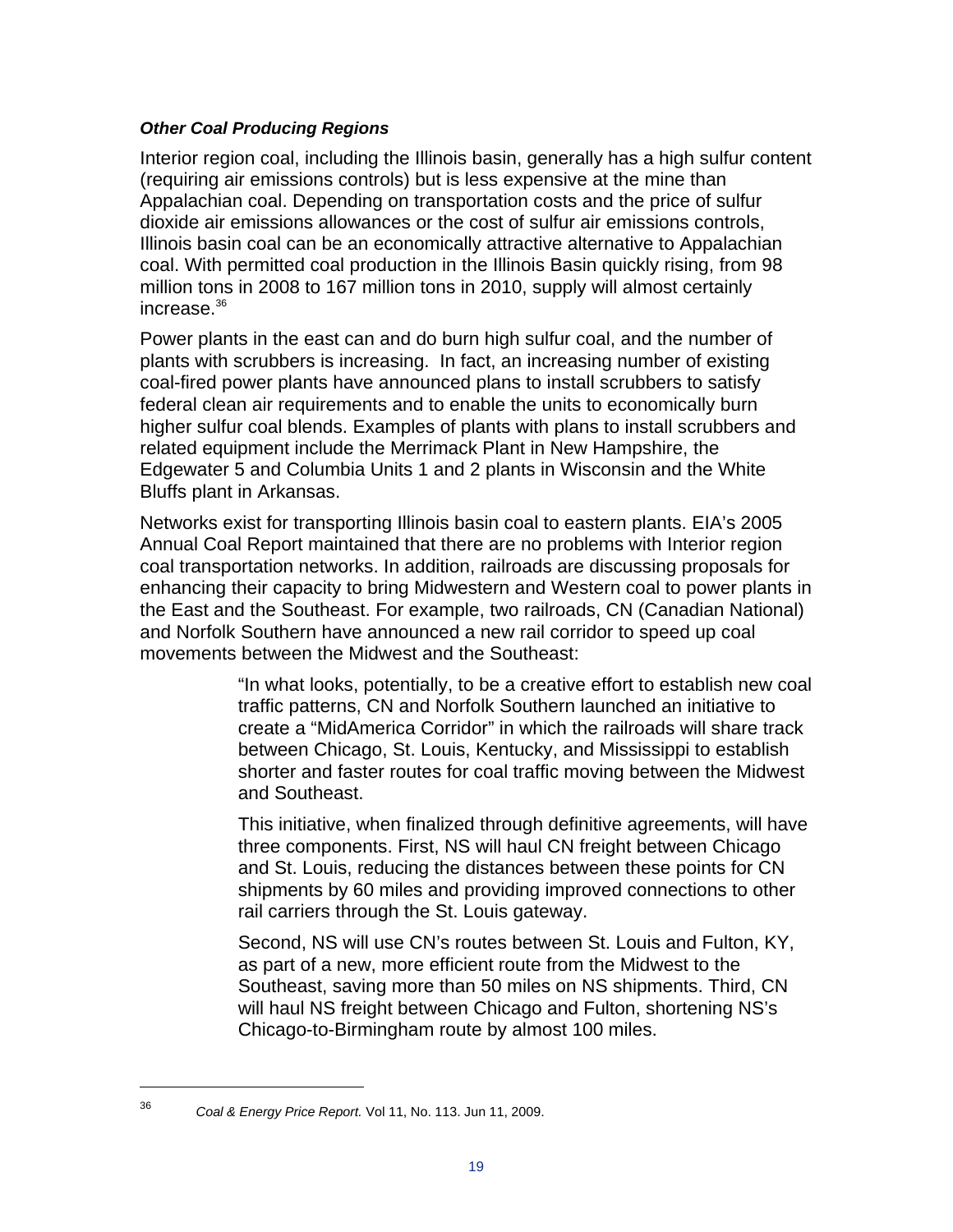As part of the Mid-America Corridor, CN and NS plan to create a new coal gateway at Corinth, MS, to better link NS-served Southeastern utility plans with CN-served Illinois Basin coal producers.

The West Tennessee Railroad between Fulton and Corinth, which will be upgraded to handle heavier shipments and additional rail traffic, is a key component of the new initiative.... $\frac{37}{2}$ 

Transportation networks have also expanded in the last couple of decades to allow delivery of Western coal to eastern power plants.<sup>38</sup> Interior and Western coals are competitive with eastern coal, and public service commissions in the east expect utilities to consider the economics of different coal types and sources. For example, the FL PSC held Progress Energy Florida accountable for not obtaining a permit to burn Western coal when it received bids that were "extremely competitive" with eastern coals.39

## **4. Macroeconomic Impacts of Restricting Mountaintop/valley fill Mining in Central Appalachia**

The practice of mountaintop/valley fill mining has economic costs to society, such as increased mortality and morbidity of miners and surrounding communities, reduced property values associated with mining activities, and extensive damage to natural resources. Its economic benefits include jobs, low electricity rates and tax revenue. The question of whether eliminating mountaintop/valley fill mining in Central Appalachia would have net positive or net negative impacts to society as a whole has not been adequately addressed. For one, deep mining will continue to be a source of employment in the region and may expand, to the extent that Central Appalachian deep mined coal remains competitive (given its lower transportation costs and higher quality). Indeed, a shift to deep mining has the potential to bring an increase in employment, because, per ton of production, deep mining employs more miners than surface mining.<sup>40</sup>

<sup>&</sup>lt;sup>37</sup> Coal & Energy Price Report, Volume 11, No. 29, February 11, 2009, at page 3.<br><sup>38</sup> In the 1990s, sub-bituminous Powder River Basin (PRB) coal became available to Midwestern and southeastern utilities at delivered costs lower than the delivered costs of eastern bituminous coal, and numerous utilities modified their units to burn PRB coal. For example, Alabama Power dramatically increased PRB burn at its Miller plant from 1995 to 1997; Georgia Power switched to 100% PRB coal for its Scherer Units 3 & 4 in 1993; since 1994, Plant Daniel (partly owned by Gulf Power) in Mississippi has burned PRB sub-bituminous coal extensively; and Tampa Electric switched the Gannon coal-fired units to a PRB blend. (Florida Citizen's Petition for Order Requiring Progress Energy Florida, inc. to Refund to Customers \$143 Million, Representing Past Excessively High Fuel Costs Stemming from Failure to Utilize the Most Economical Sources of Coals for Crystal River Units 4 and 5. Docket No. 060001-E1.<br>Aug 10 2006. http://www.psc.state.fl.us/library/filings/06/07207-06/07207-06.pdf)

<sup>19</sup> The Productivity, i.e. average production per employee per hour, was much higher for surface mining (3.74)<br>Productivity, i.e. average production per employee per hour, was much higher for surface mining (3.74) than for deep mining (2.29) in Central Appalachia in 2007 according to the 2007 Annual Coal Report. Thus, deep mining requires more worker hours per ton of coal production. (EIA, 2007 Annual Coal Report. February 2009.) The difference in productivity of underground mining methods and mountaintop removal is likely to be even greater. In the 2003 EIS, the productivity of the sample mountaintop removal mine was 7.25. (U.S. EPA, Mountaintop Mining / Valley Fill DEIS, Section III, Table III.L-5)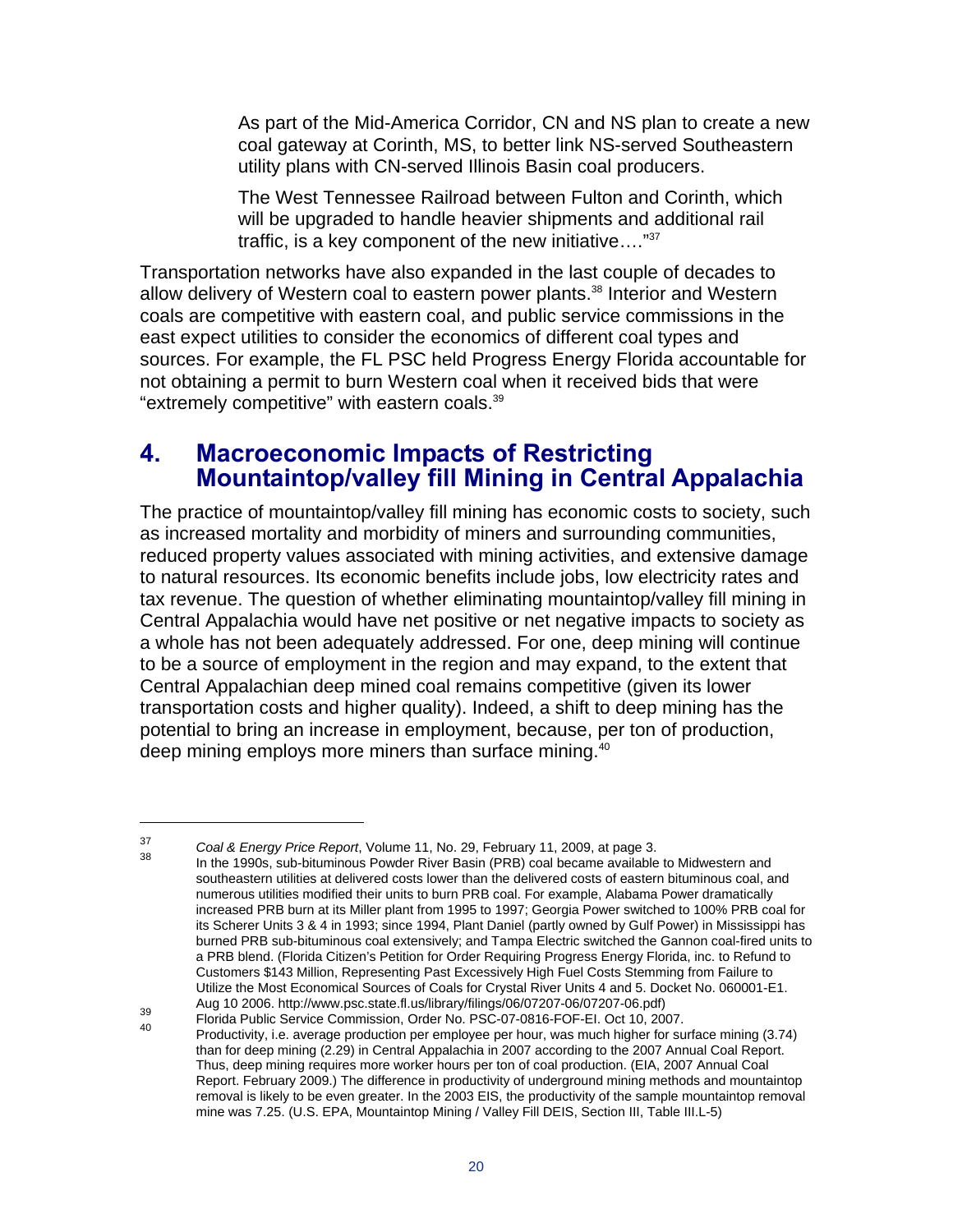Secondly, there is a growing body of evidence that, on balance, mining is a net cost to Appalachia. A 2009 study by Michael Hendryx and Melissa Ahern suggests that the costs of coal mining are in excess of five times higher than its economic benefits, when the value of premature deaths attributable to the mining industry is considered. Hendryx and Ahern's analysis omitted a number of costs and benefits—mostly costs—including reduced employment productivity resulting from medical illness, increased public expenditures for programs such as food stamps and Medicaid, and costs of natural resource destruction.<sup>41</sup> As another example, a Kentucky-specific study finds a net negative economic impact on the state's budget, even without accounting for coal-related costs of healthcare, illness-related reductions in productivity, water treatment, environmental remediation and pollution control, social spending associated with declines in coal employment and related economic hardships of coalfield communities.<sup>42</sup>

History shows that the transition from deep to surface mining devastated the region economically, and that the prosperity of mining companies has not gone hand in hand with the economic welfare of coal mine workers.<sup>43</sup> A report by the Appalachian Regional Commission found that Central Appalachia has suffered from current and persistent economic distress, and that this distress "has been associated with employment in the mining industry, particularly coal mining." The report further explains that,

"As employment in Central Appalachia's mining sector has declined over time, with levels of employment in the mining industry being 10 percent in 1960 and declining to only 2 percent in 2000, many counties that were already typically experiencing relatively poor and tenuous economic circumstances in the past have been unable to successfully adapt to changing economic conditions…

"The counties that have emerged from distress in the region have consistently had fewer jobs in mining and a greater number of jobs in manufacturing when compared to the counties that have remained persistently distressed."44

Regardless of mountaintop/valley fill mining regulation, jobs from coal mining have been declining, even as coal production has increased or stagnated. Coal mining employment is projected to continue to decline.<sup>45</sup> Figures 2, 3, and 4 show historical Kentucky coal mining employment, historical Kentucky coal production, and historical West Virginia coal mining employment and production, respectively. As noted above, carbon regulations are likely to further reduce the

<sup>41</sup> Ken Ward Jr. *Coal's costs outweigh benefits, WVU study finds.* Charleston Gazette. June 20, 2009. 42 Melissa Fry Konty, Ph.D. and Jason Bailey, *The Impact of Coal on the Kentucky State Budget.* Jun 25, 2009.

<sup>43</sup> Economic Development Research Group, Inc. 2007. *Sources of Regional Growth in Non-Metro* 

*Appalachia.* Prepared for the Appalachian Regional Commission. 44 Wood, Lawrence E. *Trends in National and Regional Economic Distress: 1960-2000.* April 2005. Prepared for the Appalachian Regional Commission. http://www.arc.gov/index.do?nodeId=2958 U.S. EPA, Mountaintop Mining / Valley Fill DEIS, §III, Q-1; Hill & Associates. *Final Report on the* 

*Coordinated Review of Mountaintop Mining/Valley Fill EIS Economic Studies.* Jan 13, 2003.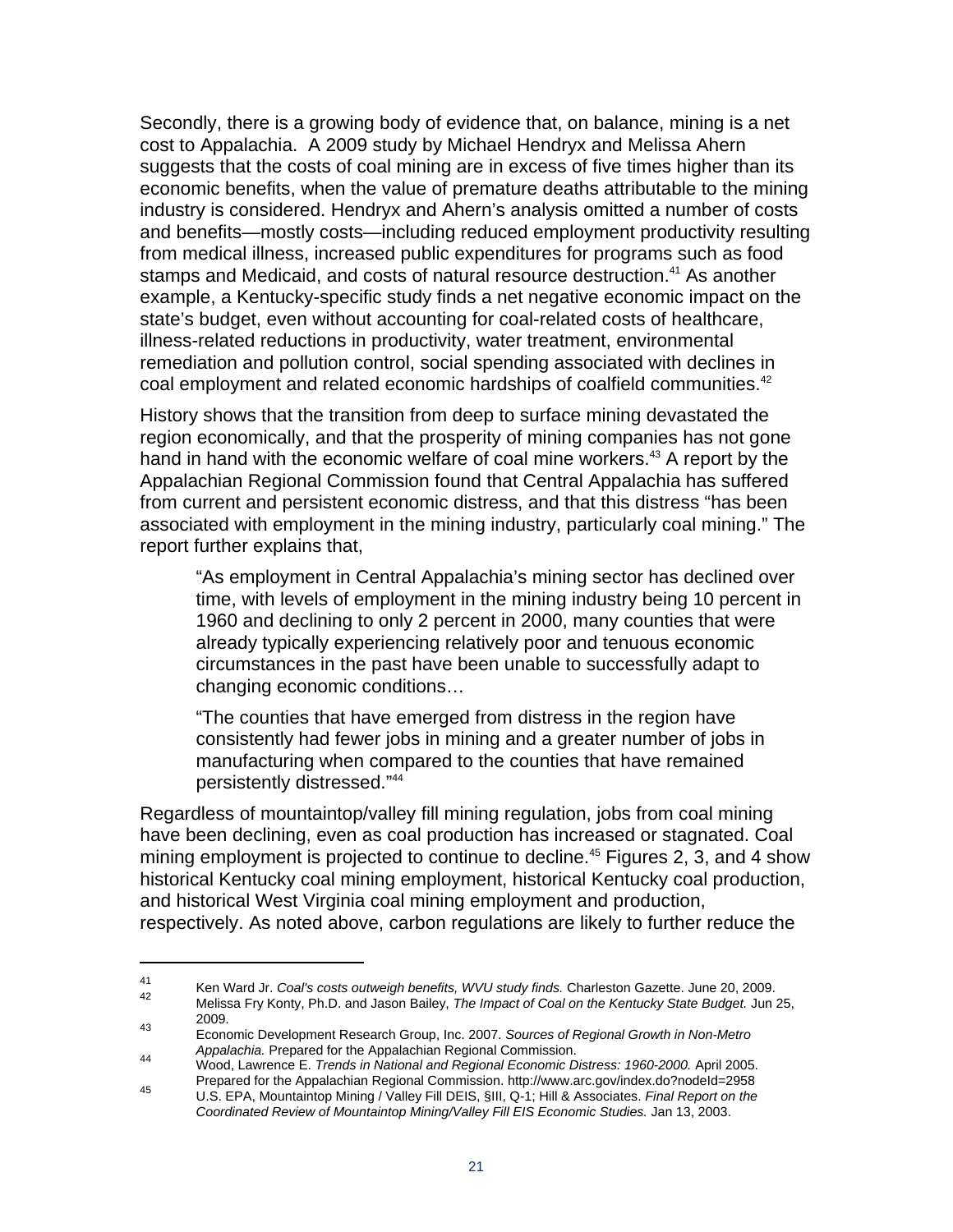competitiveness of coal, resulting in a further decrease coal mining employment, and any impacts from mountaintop/valley fill mining restrictions are likely to be far overwhelmed by impacts resulting from reductions in the demand for coal due to carbon regulations and lower natural gas prices.



**Figure 2. Kentucky Coal Mining Employment, 1980—2006** 

**Source: Kentucky Office of Energy Policy and the Kentucky Coal Association, 2007-2008 Kentucky Coal Facts** 



**Figure 3. Kentucky Coal Production, 1980—2005** 

**http://www.coaleducation.org/Ky\_Coal\_Facts/production/ky\_production.htm** 

**Source: KY Coal Facts - KY Production.**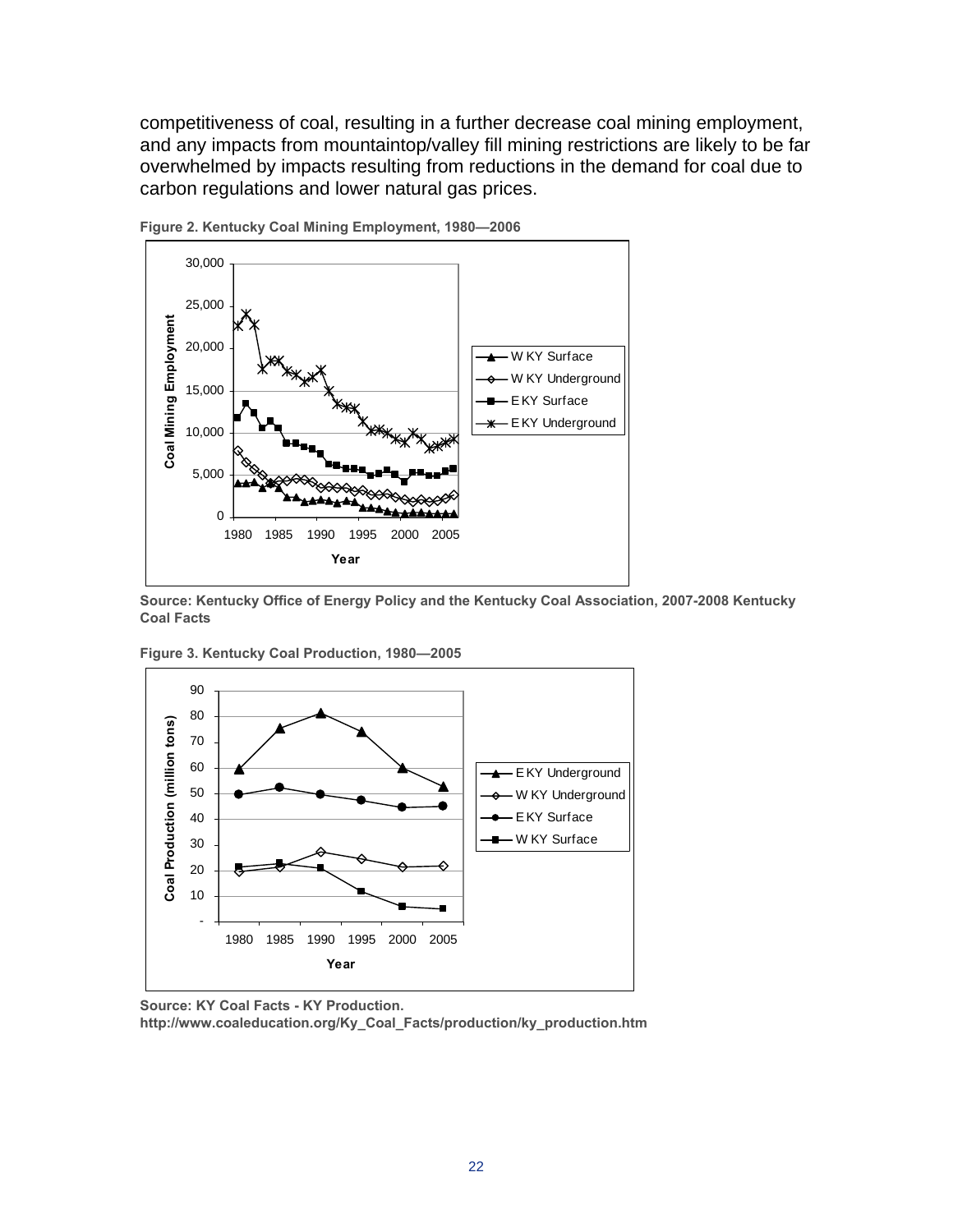

**Figure 4. West Virginia Coal Production and Employment, 1980—2007**

The region's continued dependence on extractive industries has hindered development of a resilient economy. Economic diversification, fostered by regional and national policy, can alleviate the boom-bust cycles associated with heavy dependence on employment in extractive industries and help prepare the region for the reality of a carbon constrained economy.

An Appalachian Regional Commission/Southeast Energy Efficiency Alliance report released in March illustrates that other sectors can have a much greater impact on the economy as a whole. Economic multipliers for industries in Appalachia are shown in Table 3. It is evident from this table that the job multipliers are much smaller for energy extraction/mining and refining than for many other sectors.<sup>46</sup>

**Source: West Virginia Coal Association, Coal Facts 2008. http://www.wvcoal.com/resources/coalfacts.html** 

 $\overline{a}$ 

<sup>46</sup> Marilyn A. Brown, John A. Laitner, Sharon Chandler, Elizabeth D. Kelly, Shruti Vaidyanathan, Vanessa McKinney, Cecelia Logan, and Therese Langer. *Energy Efficiency in Appalachia: How Much More Is Available, at What Cost, and by When?* March 2009. http://www.seealliance.org/pdf/ARC\_Final\_March09.pdf, page F-2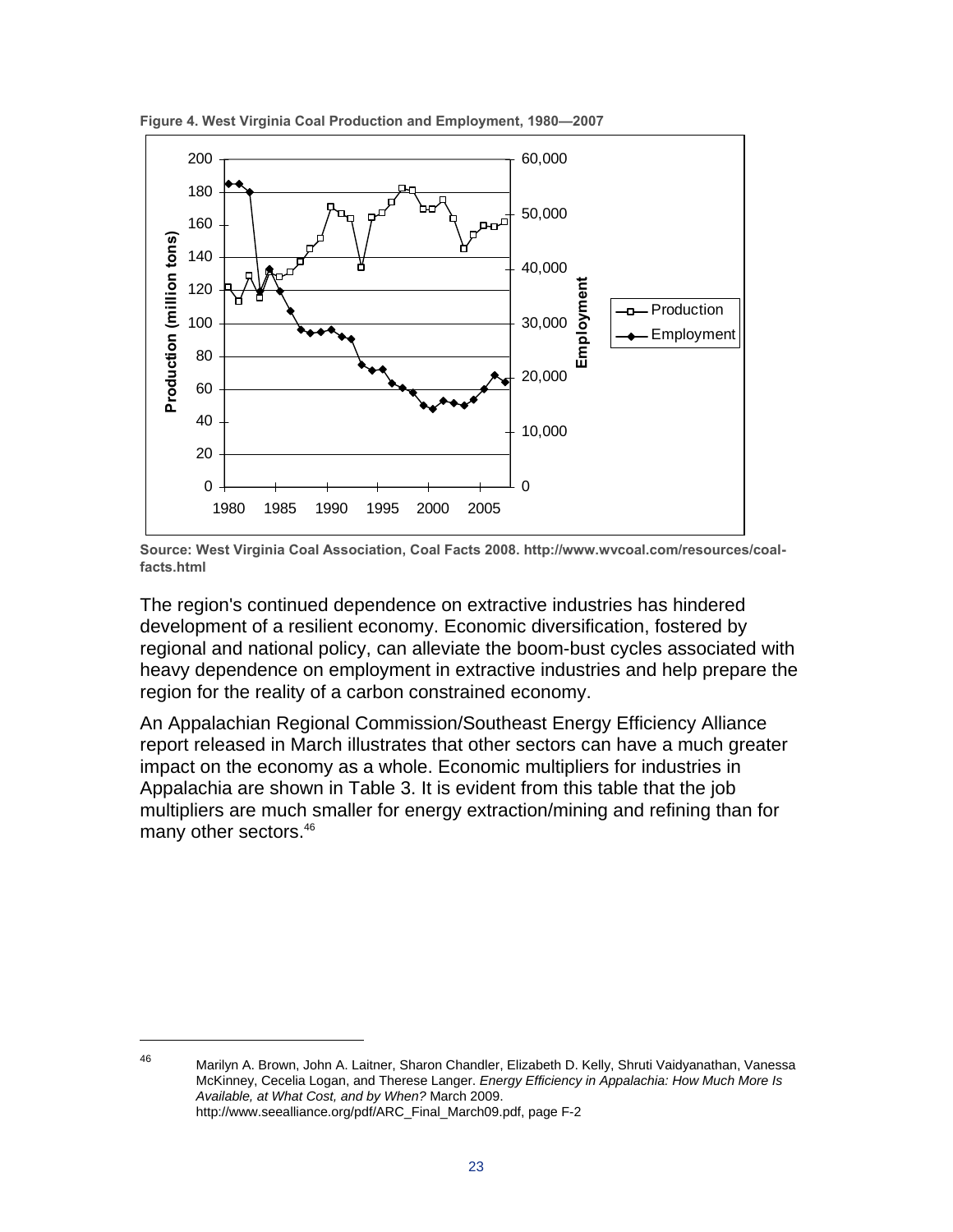| <b>SECTOR</b>                         | <b>Type I Multiplier</b><br>Jobs (per million<br>\$ of final demand) | Type I<br><b>Multiplier</b><br>Compensation<br>(per dollar of<br>final demand) | <b>Type I Multiplier</b><br>Value-Added<br>(per dollar of final<br>demand) |
|---------------------------------------|----------------------------------------------------------------------|--------------------------------------------------------------------------------|----------------------------------------------------------------------------|
| Agriculture                           | 21.5                                                                 | 0.224                                                                          | 0.646                                                                      |
| Oil and Gas Extraction                | 5.1                                                                  | 0.167                                                                          | 0.742                                                                      |
| Coal Mining                           | 6.0                                                                  | 0.335                                                                          | 0.712                                                                      |
| Other Mining                          | 7.6                                                                  | 0.365                                                                          | 0.740                                                                      |
| Construction                          | 13.3                                                                 | 0.429                                                                          | 0.720                                                                      |
| Manufacturing                         | 8.3                                                                  | 0.338                                                                          | 0.630                                                                      |
| Petroleum Refining                    | 2.6                                                                  | 0.095                                                                          | 0.311                                                                      |
| Electric Utility Services             | 5.3                                                                  | 0.285                                                                          | 0.818                                                                      |
| Natural Gas Utility Services          | 3.7                                                                  | 0.204                                                                          | 0.552                                                                      |
| Transportation Other Public Utilities | 11.0                                                                 | 0.418                                                                          | 0.747                                                                      |
| Wholesale Trade                       | 153                                                                  | 0.461                                                                          | 0.863                                                                      |
| Services                              | 14.1                                                                 | 0.415                                                                          | 0.834                                                                      |
| <b>Financial Services</b>             | 8.6                                                                  | 0.385                                                                          | 0.828                                                                      |
| Governmental Services                 | 19.7                                                                 | 0.885                                                                          | 0.974                                                                      |

**Table 3. Appalachia Economic Multipliers by Sector** 

Economic development can focus on a number of areas. For example, increased development of energy efficiency resources can lead to both consumer savings but also a net increase in jobs, because jobs in efficiency are more laborintensive than extractive industries. Manufacturing of components for renewable electricity generation, such as wind turbines and photovoltaics, would likewise provide more jobs per million dollars of spending than extractive industries.<sup>47</sup> A study by Downstream Strategies finds that over the long run, a scenario in which the wind industry is aggressively developed in the Coal River Mountain area would provide more cumulative jobs than a scenario in which the mountain is mined using mountaintop removal techniques. It is worth noting that wind farm development, and by extension development of local wind industry, could be hindered or even precluded by mountaintop removal, as is demonstrated for Coal River Mountain.<sup>48</sup>

Another area identified for economic diversification is cultural and ecological asset-based development. With implementation of joint government-community initiatives, development of these assets can produce permanent jobs in the non-

 $\frac{47}{48}$  Ibid.

<sup>48</sup> Evan Hansen, Alan Collins, Michael Hendryx, Fritz Boettner, and Anne Hereford. *The Long-Term Economic Benefits of Wind Versus Mountaintop Removal Coal on Coal River Mountain, West Virginia.*  Dec 2008. http://www.coalriverwind.org/wp-content/uploads/2008/12/coalvswindoncoalrivermtn-final.pdf